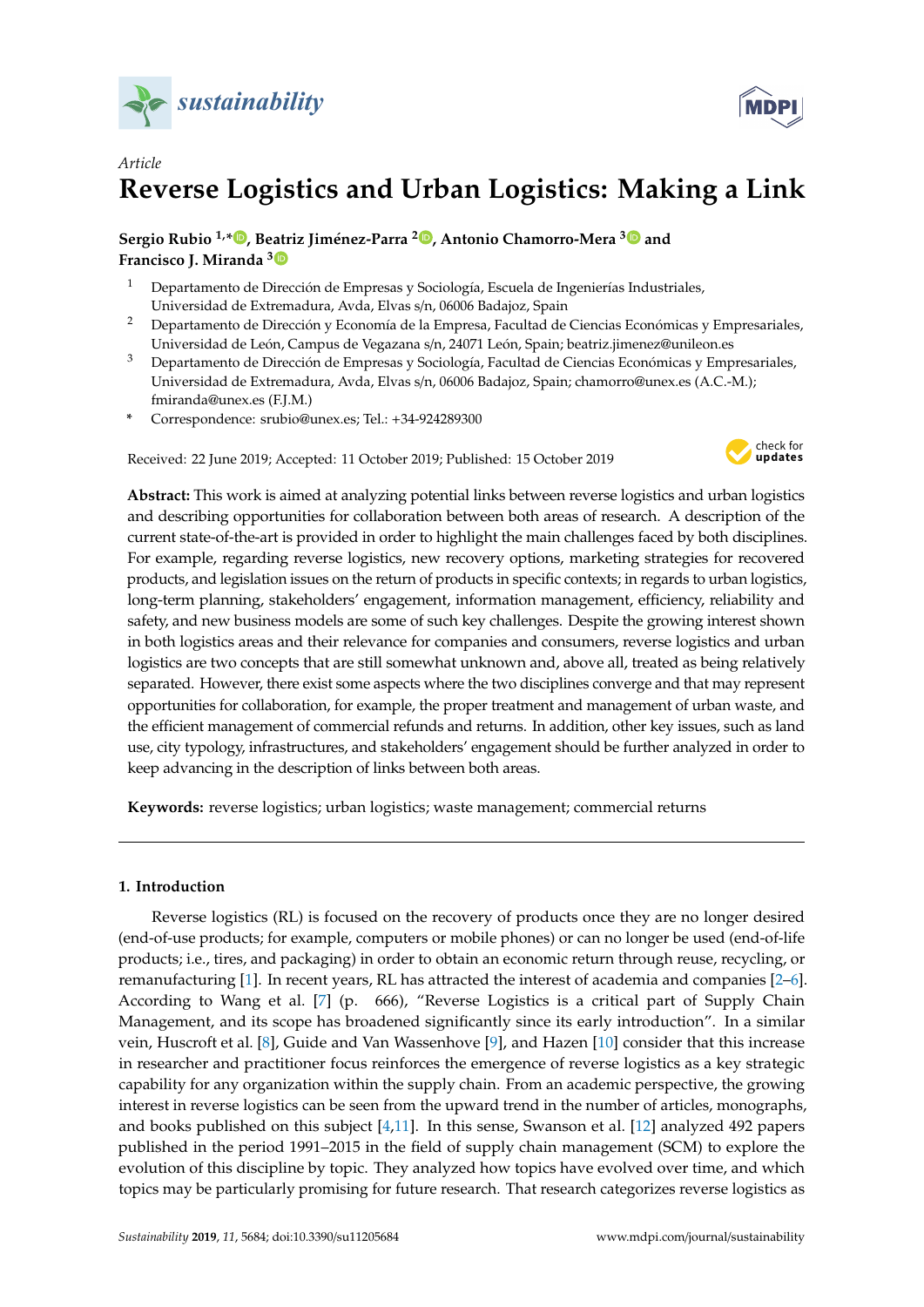a rapidly growing topic that reflects more recent issues and problems that researchers and practitioners are facing. Similarly, from a business perspective it should be noted that increasing the number of companies in all productive sectors are incorporating reverse logistics practices into their regular activity [\[2\]](#page-12-1). Just to mention a few data about commercial returns, according to Reverse Logistics Association [\[13\]](#page-13-1) and based on the present growth rate for returns, by 2027 customers will return nearly \$1 trillion in merchandise annually. At the current rate of returns, it is estimated that e-commerce returns will be twice the \$336 billion in brick-and-mortar returns, representing \$634 billion by 2023. In short, RL can be considered as a relevant topic of research for academics in the field of SCM, and a challenging business area for companies and professionals, in such a way that SCM cannot be analyzed without considering the return flows described in the field of reverse logistics [\[9\]](#page-12-5). However, although a wide range of logistical problems and challenges has been addressed through the field of reverse logistics, to date urban logistics, as such, has not been one of them [\[14\]](#page-13-2).

Transportation and delivery of goods constitutes a vital component for most economic and social activities taking place in urban areas [\[15](#page-13-3)[,16\]](#page-13-4). Urban freight transport is not only essential for economic growth but also for a better urban environment. Due to globalization, e-commerce, and population and employment growth, freight volumes are increasing [\[17\]](#page-13-5). However, freight in cities is unpopular because of its negative impact on citizens, namely congestion, emissions, safety, and noise [\[16\]](#page-13-4). Similarly, ALICE/ERTRAC [\[18\]](#page-13-6) consider urban freight transport as a very important component of traffic in cities, which significantly contributes to both noise and atmospheric pollution. Actually, road freight transport is a major generator of emissions including carbon dioxide (CO2), particulate matter up to 10 micrometers in size  $(PM_{10})$ , and mono-nitrogen oxide  $(NO<sub>X</sub>)$ . In Europe, freight transport accounts for 25% of greenhouse gases and 50% of  $PM_{10}$  from urban traffic [\[19\]](#page-13-7), so although freight transport is a major enabling factor of urban economy, it also makes an important contribution to emissions, congestion, noise, and safety in city centers. Therefore, it seems necessary a more efficient and sustainable management of all the movements associated with the distribution of goods in cities [\[18\]](#page-13-6). Urban logistics (UL) is about finding effective and efficient ways to transport goods in urban areas while taking into account the negative effects on congestion, safety, and environment [\[20\]](#page-13-8), so UL can contribute to making urban areas more productive and attractive [\[21\]](#page-13-9). Despite that some common issues can be observed within these two areas (for example, those related to managing solid urban waste and the design of networks for its collection, treatment, and disposal), to the best of our knowledge, there is no detailed analysis on this regard, in spite of some previous research that already highlighted the relevance of RL in urban contexts:

"Urban goods transport is defined as the delivery of consumer goods (not only by retail, but also by other sectors such as manufacturing) in city and suburban areas, including the reverse flows of used goods in terms of clean waste" [\[22\]](#page-13-10) (p. 7).

"Of course, a city logistics system would also address the reverse movements, from origins within the city to destinations outside, as well as movements among origins and destinations within the city. Currently, however, only inbound distribution activities are generally addressed, following the imbalance between entering and exiting flows that characterize most cities"  $[15]$  (p. 5).

"RL is another trend in the relation between freight and urban citizens. Particularly, the RL of waste management linked to the reuse, recycling and disposal of products for citizens' homes" [\[16\]](#page-13-4) (p. 116).

For this reason, the main objective of this work is to describe and analyze potential links between reverse logistics and urban logistics in order to identify opportunities for collaboration between these two disciplines. By taking advantage of the knowledge previously generated in both areas, this research is aimed at identifying new challenges that can be jointly faced in the future.

After this introduction, a background on reverse logistics and urban logistics is provided in order to highlight the main characteristics of recent contributions on this regard. Then, a description of several opportunities for collaboration between both areas are explored, with the aim of providing insights for further research. Finally, some conclusions and further research will be discussed.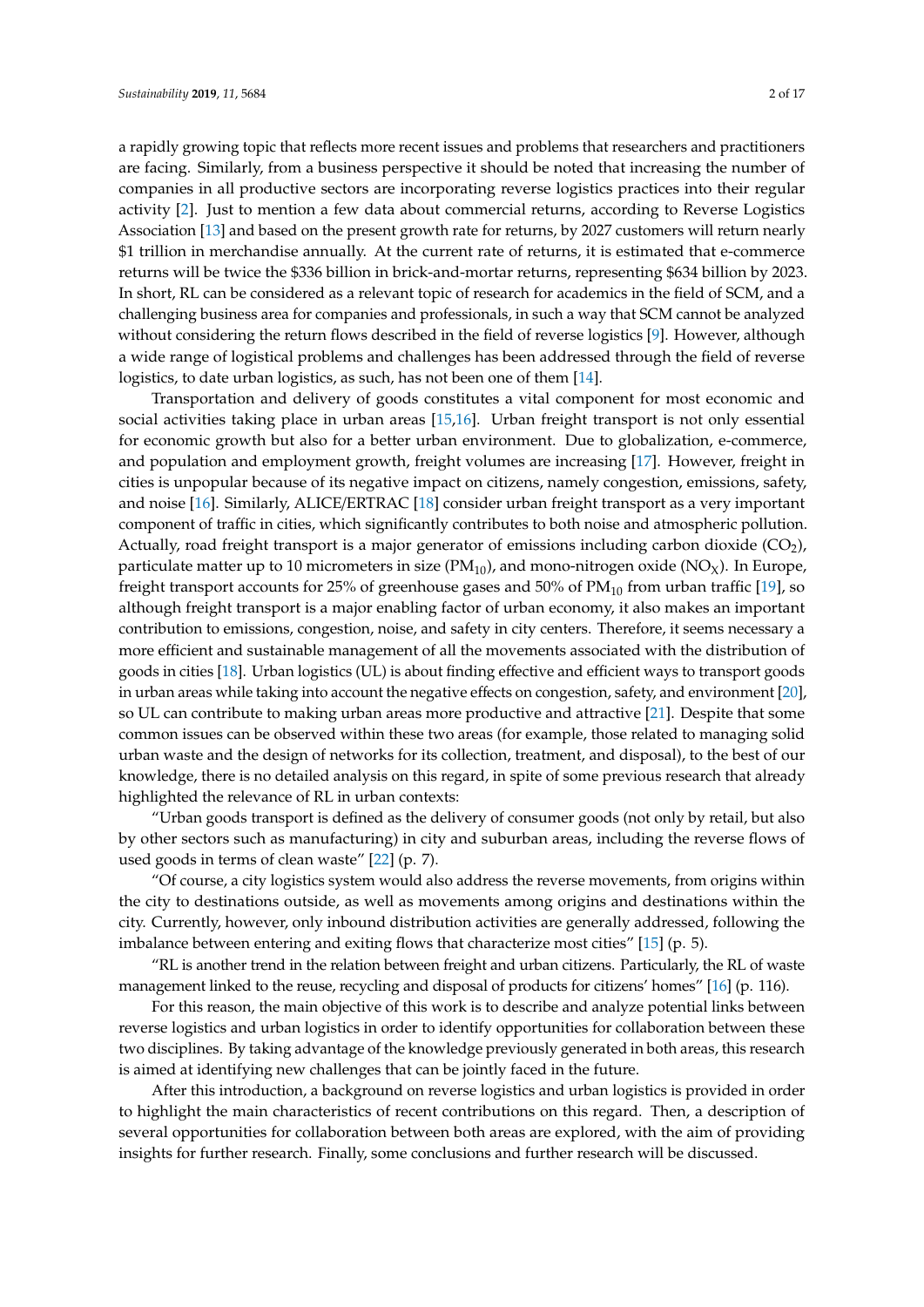## **2. Background Sustainability <b>***Sustainability 3 of 1809*, *111*, x FOR PEER REVIEW 3 of 1809  $\alpha$

In order to describe potential links between UL and RL, the methodological approach depicted In order to describe potential links between UL and RL, the methodological approach depicted at Figure [1](#page-2-0) was conducted. First of all, a document searching process was carried out in January 2019. As usual in this sort of procedures, several databases were utilized: Web of Science 2019. As usual in this sort of procedures, several databases were utilized: Web of Science [\(www.webofscience.com\)](www.webofscience.com), Scopus [\(www.scopus.com\)](www.scopus.com), and Google Scholar (https://[scholar.google.es](https://scholar.google.es/)/). (www.webofscience.com), Scopus (www.scopus.com), and Google Scholar As options of searching, documents articles, book chapters, reviews, and books were employed, all of them in the English language. The terms "Reverse Logistics" and "Urban Logistics" were used in the title, abstract, and keywords to carry out the document search. In order to double check that all the aforementioned type of documents published on these topics have been found, several synonyms for both terms were included in the searching process. Thus, "reverse flows", "closed loop supply chain", "product recovery", and "commercial returns" were considered as a synonym for "reverse logistics" [\[2,](#page-12-1)[4,](#page-12-7)[23\]](#page-13-11). On the other hand, "city logistics", "last mile delivery", "urban freight", and "urban delivery" were used as a synonym for "urban logistics" [\[24\]](#page-13-12).

<span id="page-2-0"></span>

**Figure 1.** Methodological approach. **Figure 1.** Methodological approach.

Only six documents jointly studying both fields of research (reverse logistics and urban Only six documents jointly studying both fields of research (reverse logistics and urban logistics) were identi[fie](#page-3-0)d (Table 1). Certainly, just a few papers and focused on different topics: Urban waste management, e-commerce product returns, reverse supply chain design issues, and stakeholder engagement. A brief description of such papers is provided in the following paragraphs.

Regarding urban waste management problem, Buhrkal et al. [25] describe cost optimal routes Regarding urban waste management problem, Buhrkal et al. [\[25\]](#page-13-13) describe cost optimal routes for garbage trucks to collect customers' waste within a given time window while minimizing travel for garbage trucks to collect customers' waste within a given time window while minimizing travel costs. By using an adaptive large neighborhood search algorithm (ALNS) and applying it to Danish costs. By using an adaptive large neighborhood search algorithm (ALNS) and applying it to Danish garbage collection companies, they show that the previously established routes can be improved. garbage collection companies, they show that the previously established routes can be improved. Therefore, reverse supply chain design issues are also considered in the paper. Although the Therefore, reverse supply chain design issues are also considered in the paper. Although the proposed methodology seems to be effective, other applications to different contexts would be necessary in order to confirm its proper performance. Moreover, the development of practical implications not only for waste collection companies but also for other relevant parties is missing. Soto et al. [\[26\]](#page-13-14) use the continuum approximation methodology to solve a network problem related to the number and locations of recycling centers (design issues) for solid waste to be installed in a specific urban region in Chile (waste management). The main objective is to maximize benefits and minimize costs from both private (recycling companies) and social (households and individuals) perspectives. The results confirm that the optimal solution means a great social contribution but an investment with low profitability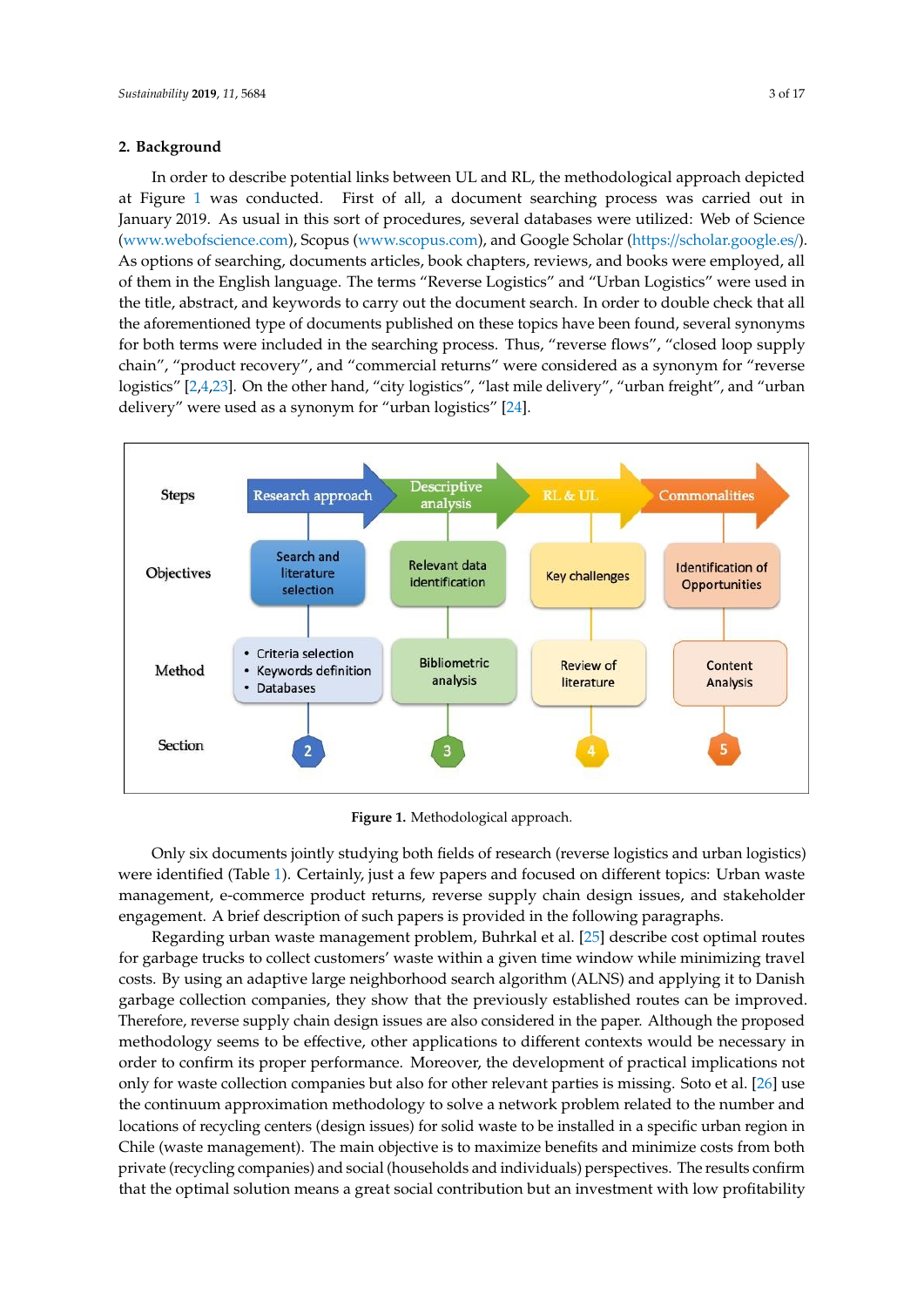in private terms. Although some interesting ideas arise from the study, they are not sufficiently developed. Moreover, the proposed methodology is applied to a very specific context, so it might limit the generalizability of the outcomes. Similarly, Costa-Salas et al. [\[27\]](#page-13-15) acknowledge reverse logistics as a crucial strategy in addressing the challenges involved in urban waste collection operations. By using integrated simulation techniques and optimization methods, the authors analyze a reverse logistics system to collect discarded tires in a Colombian city (waste management). Although specific city characteristics, such as the topography of the city (e.g., hilly roads) and the neighborhood accessibility are considered, the results are quite general and mainly focused on the fleet sizes and the transport routes described in the problem (design issues).

<span id="page-3-0"></span>

| Reference               | <b>Topics</b>                                       | Context                                | Methodology                                                    | Limitations                                                                                           |
|-------------------------|-----------------------------------------------------|----------------------------------------|----------------------------------------------------------------|-------------------------------------------------------------------------------------------------------|
| Buhrkal et al. [25]     | Urban waste                                         | Denmark                                | Waste Collection<br>Vehicle Routing<br>Optimization<br>Problem | Practical implications for<br>waste collection companies<br>and other relevant parties<br>are missing |
| Soto et al. [26]        | management<br>and<br>Reverse supply<br>chain design | Chile                                  | Optimization<br>problem applied to<br>a case study             | Research applied to a very<br>particular context so it<br>would be difficult to<br>generalize results |
| Costa-Salas et al. [27] |                                                     | Colombia                               | Simulation based<br>on a case study                            | Case-specific results                                                                                 |
| Lemke et al. [28]       | E-commerce<br>product return                        | Poland                                 | Survey                                                         | Supply perspective, a key<br>factor in urban freight<br>transport analysis, is not<br>considered      |
| Ndhaief et al. [29]     | Reverse supply<br>chain design                      | Not applied to any<br>specific country | Location-allocation<br>mathematical<br>problem                 | Relevant factors are<br>missed in the framework<br>developed                                          |
| Marcucci et al. [30]    | Stakeholder<br>engagement                           | Italy                                  | Gamification                                                   | Results are highly<br>dependent on the research<br>context                                            |

| <b>Table 1.</b> Characteristics of articles published on reverse logistics-urban logistics. |
|---------------------------------------------------------------------------------------------|
|---------------------------------------------------------------------------------------------|

Lemke et al. [\[28\]](#page-13-16) perform an assessment of the usability of parcel lockers in the last mile delivery system in an e-commerce context in Poland. They highlight the effectiveness of parcel lockers to minimize the negative impact of urban freight transport. However, the results are based on parcel locker users' perceptions, so they only consider the demand viewpoint. An integrated approach that entails both demand and supply perspective is missing, which might better capture the main factors that affect the urban freight transport.

Ndhaief et al. [\[29\]](#page-13-17) propose an optimization model for locating city logistic platforms (urban city centers, UCC) based on combined forward and reverse flows. Although the consideration of such a reverse flow is considered crucial for the success of the model (improve the financial situation of UCC), no urban element or characteristics are included in the framework, so its contribution from an urban point of view seems quite limited.

Finally, the role of stakeholders in an urban freight transport context with reverse flows is analyzed by Marcucci et al. [\[30\]](#page-13-18) by using gamification to stimulate sustainable behaviors. Specifically, the paper develops a gamification process to stimulate engage and participate in a plastic cap recycling initiative developed at an Italian university. Increasing the collection of recycled materials is the gamification objective, and the success of the urban freight transport considered is linked to stakeholders' participation. Although practical implications for policy makers regarding stakeholder engagement and behavior can be derived, results are highly depending on the context of research.

As it seems odd that such few articles focused on both reverse logistics and urban logistics jointly, it may be reasonable to assume that other topics regarding both disciplines have been studied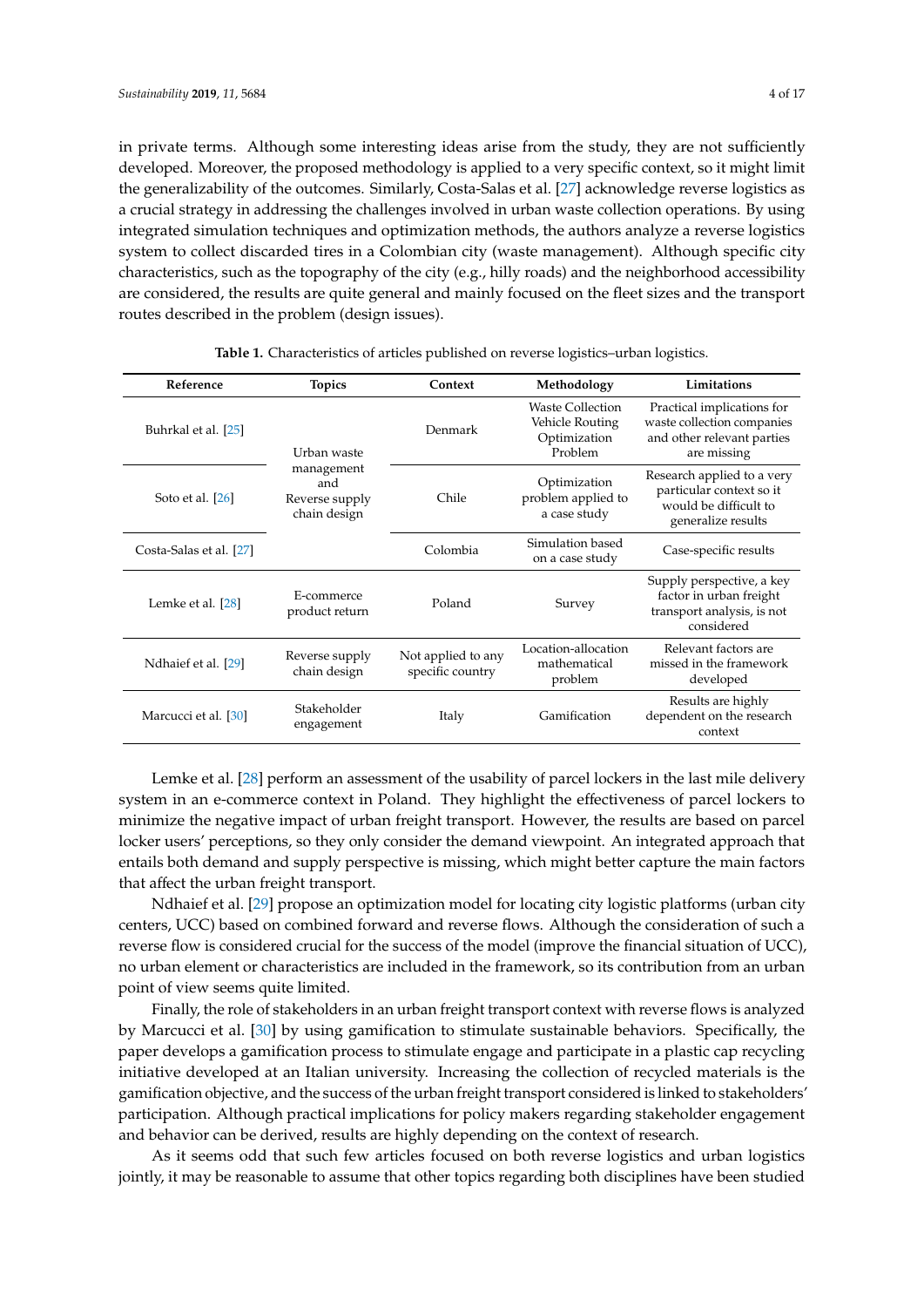separately. Probably, there is limited RL data used in UL study because in UL studies, the separation of RL transport is not easy to capture; moreover, decisions that affect production of RL data might not be considered as important as UL data. Due to that, a discussion about the main characteristics of the research on both areas was carried out, based upon the researchers' experience and several literature reviews recently published on both topics, in order to provide a description of the main challenges they will face in a near future. As a result, some useful insights are provided in the following section.

## **3. Reverse Logistics and Urban Logistics**

#### *3.1. Reverse Logistics*

The concept of reverse logistics has evolved in the last decades, and different authors have highlighted the evolutionary process being experienced by this discipline [\[31–](#page-13-19)[34\]](#page-13-20). According to Rubio and Jiménez-Parra [\[35\]](#page-13-21), the origins of RL date back to the seventies, where some contributions on raw material recycling were published (see, for example, Guiltinan and Nwokoye [\[36\]](#page-13-22); and Ginter and Starling [\[37\]](#page-14-0)); however, these first papers used to employ terms such as reverse channels or reverse flows as a way of illustrate the movement of materials and products from consumers to recyclers, in the opposite direction to the traditional forward flow in the Supply Chain (SC). Then, in the nineties, the first definitions of RL appeared (see, for example, Rogers and Tibben-Lembke [\[34\]](#page-13-20); Pohlen and Farris [\[38\]](#page-14-1); Stock [\[39\]](#page-14-2); and Kopicky et al. [\[40\]](#page-14-3)) at the same time, significant contributions from engineering and operations research fields provided a new approach to this concept (see, for example, the pioneer paper by Fleischmann et al. [\[41\]](#page-14-4)). Among the definitions for RL, one of the most acknowledged was provided by De Brito and Dekker [\[32\]](#page-13-23) who define reverse logistics as "the process of planning, implementing and controlling backward flows of raw materials, in process inventory, packaging and finished goods, from a manufacturing, distribution or use point, to a point of recovery or point of proper disposal". Finally, a holistic and strategic approach became predominant in the 21st century, making an explicit recognition of the joint existence of forward flows (from producer to consumer) and reverse flows (form consumer to producer). This is the source of the closed-loop supply chain (CLSC) concept that can be defined as "a supply chain, or a supply network, where, in addition to the typical flows of materials from suppliers to end customers, there are return flows of products (post-consumption or use) to the manufacturers" [\[42\]](#page-14-5). In this way, supply chain management is understood as a whole, where the links between traditional logistics operations (forward flows) and reverse logistics operations associated with return flows need to be considered.

As previously was mentioned, in a similar way to the growing academic interest in this field, reverse logistics and CLSC have enormous economic potential [\[4,](#page-12-7)[9](#page-12-5)[,11,](#page-12-8)[43,](#page-14-6)[44\]](#page-14-7). Actually, currently, it is difficult to find supply chains with more or less presence of reverse logistics [\[45\]](#page-14-8), and enterprises, such as Apple, Canon, Caterpillar, Dell, Electrolux, Hewlett-Packard, IBM, and Kodak have already developed and implemented reverse logistics systems to collect and manage end-of-use products (EOU), end-of-life products (EOL), and commercial returns. This interest in implementing reverse logistics systems is usually attributed to three factors that act as drivers for companies: (1) Obtaining competitive advantages, (2) environmental legislation, and (3) the pressure exerted by different stakeholders [\[42](#page-14-5)[,46\]](#page-14-9). These factors are known as the triple bottom line: profit, planet, and people.

Firstly, from an economic viewpoint, companies may get a competitive advantage by using EOL products as inputs in their production process, generally with a less cost than the original raw materials, but also, by accessing to new market segments (as a way of increasing revenues) in which environmentally aware consumers are willing to meet their needs with re-manufactured, reused, or recycled EOL products. Secondly, from an environmental perspective, a strict legislation arises in order to be sure that waste generated and its management and proper disposal are priorities in our developed societies [\[47\]](#page-14-10). In this sense, some initiatives carried out in the context of waste reduction can be considered as pioneers, namely the Dual System in Germany (1992) and the National Packaging Protocol in Canada (1990) [\[48\]](#page-14-11). As a result, other measures were implemented by companies to cope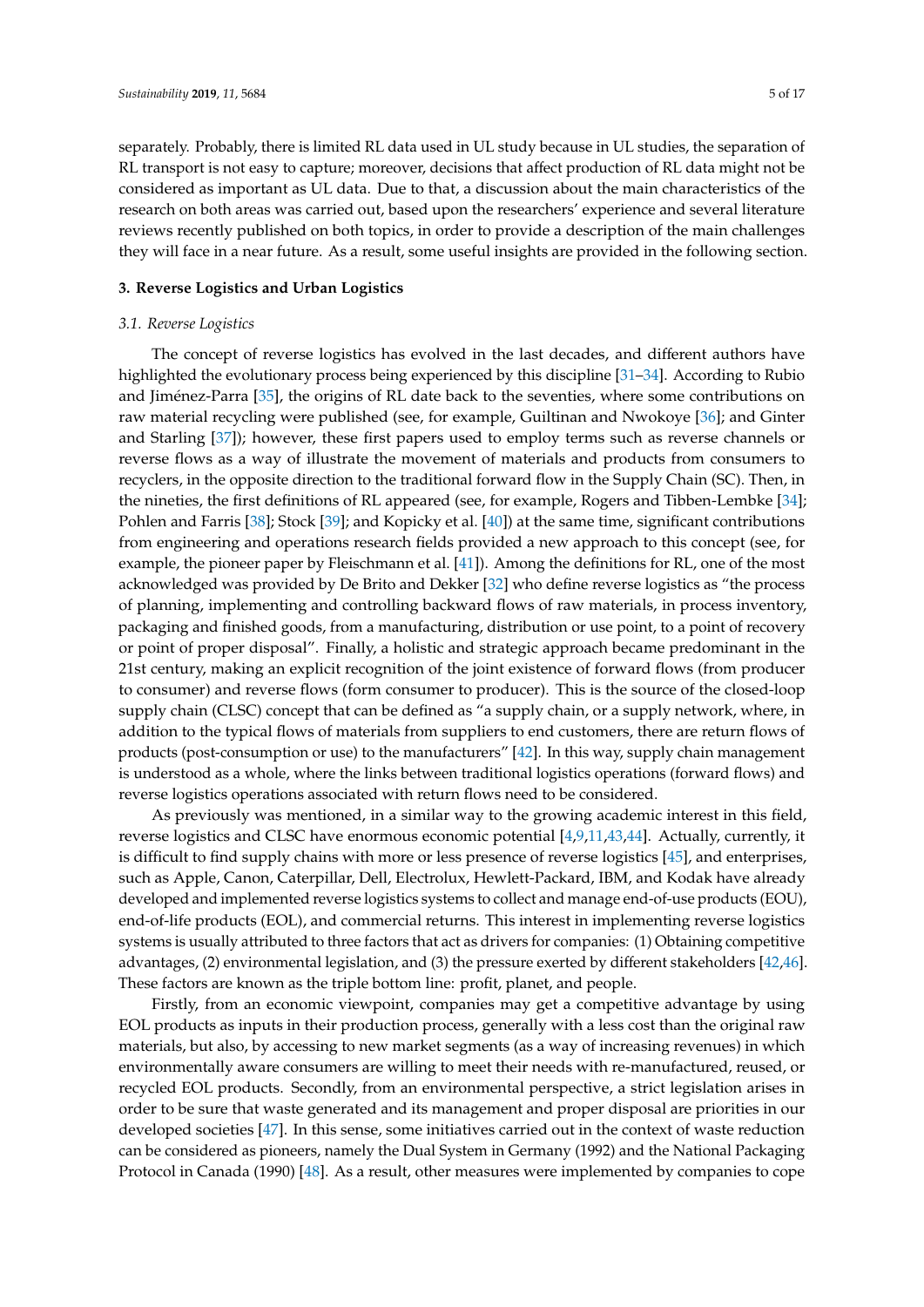with legislation requirements, such as the principle of extended producer responsibility (EPR) and the development of systems for collecting and properly managing EOL (see for example, Rubio et al. [\[49\]](#page-14-12)). Thirdly, from a social viewpoint, increasing awareness about the negative impact of human activity on the environment (e.g., causing shortages of raw materials, pollution, climate change, etc.), also leads to increasing pressure exerted by different stakeholders on companies and organizations to implement measures aimed at developing suitable systems for resource and waste management [\[46](#page-14-9)[,50\]](#page-14-13). Reverse logistics is, therefore, a key factor for the supply chain management and logistics activity [\[51\]](#page-14-14).

In order to provide a closer point of view to this topic a document searching process on the reverse logistics topic was carried out using the Scopus database. As options of searching, documents articles, book chapters, books, reviews, and editorials were employed, all of them in the English language. In order to refine the searching, two requirements were considered. Firstly, the term "reverse logistics" and/or its synonyms ("reverse flows", "closed loop supply chain", "reverse supply chains", "product recovery", and "commercial returns") should be included in the field "tittle document". Secondly, the term "literature" or "literature review" or "framework" or "challenges" should appear in the "title, abstract, or keywords" field. The search period used was from 1976 to 2018. As a result, a total of 528 documents were identified. Although, it is in the beginning of the 1990s when it seems to arise the number of documents publishes on that topic, the majority of them (89%) were published from 2008 to 2018. Regarding the country or region of origin, it is noted that around 65% of them were published by institutions located in ten countries: United States (16.8%), India (11.6%), China (8.4%), United Kingdom (5%), Iran (4.8%), Germany (4.1%), Brazil (3.8%), Canada (3.6%), France (3.5%), and Denmark (3.2%). Finally, regarding the type of document, most of them were articles (87.3%), followed by reviews (7.2%), book chapters (4.5%), books (0.6%), and editorials (0.4%).

In spite of this interest on RL, many authors agree that there are significant challenges that still require special attention and further research [\[11,](#page-12-8)[52\]](#page-14-15). Among these challenges, we could highlight those that are shown in Table [2.](#page-5-0)

<span id="page-5-0"></span>

| Challenges                                                                               | <b>Topics</b>                                                                                                                                                                                                                                                                                                                                                                                                    | <b>References</b>                                                                                  |
|------------------------------------------------------------------------------------------|------------------------------------------------------------------------------------------------------------------------------------------------------------------------------------------------------------------------------------------------------------------------------------------------------------------------------------------------------------------------------------------------------------------|----------------------------------------------------------------------------------------------------|
| New opportunities<br>related to the return<br>of products and<br>new recovery<br>options | Treatment of the uncertainty associated with product<br>$\bullet$<br>recovery processes<br>Establishment of consumer incentives to recover<br>٠<br>EOU products<br>Analysis of the cost structure of the acquisition and<br>٠<br>collection and the recovery of the value of the<br>returned products<br>Design of products to facilitate their recovery and the<br>$\bullet$<br>corresponding recovery networks | Prahinski and Kocabasoglu [52]<br>Rogers and Tibben-Lembke [34]<br>Rubio et al. [23]               |
| Marketing<br>strategies for<br>recovered products                                        | Development of markets for recovered products<br>٠<br>Establishment of pricing strategies and policies for<br>٠<br>recovered products<br>Development of suitable distribution channels for<br>٠<br>recovered products<br>Analysis of the impact of sales of re-manufactured<br>products on sales of new products (cannibalization)                                                                               | Ferguson and Souza [42]<br>Guide and Van Wassenhove [9]<br>Jiménez-Parra et al. [53]<br>Souza [11] |
| Specific legislation<br>on the return of<br>products in certain<br>contexts              | Application of EPR principle to both electric and<br>$\bullet$<br>electronic equipment, packaging, and containers<br>Implementation of mechanisms for the a more<br>٠<br>efficient recovery of EOU and EOL products<br>Development of methods for making reuse and<br>٠<br>recycling activities easier and more effective                                                                                        | Rubio et al. [49]<br>Subramoniam et al. [54]<br>Walls $[55]$                                       |

## **Table 2.** Key challenges for reverse logistics.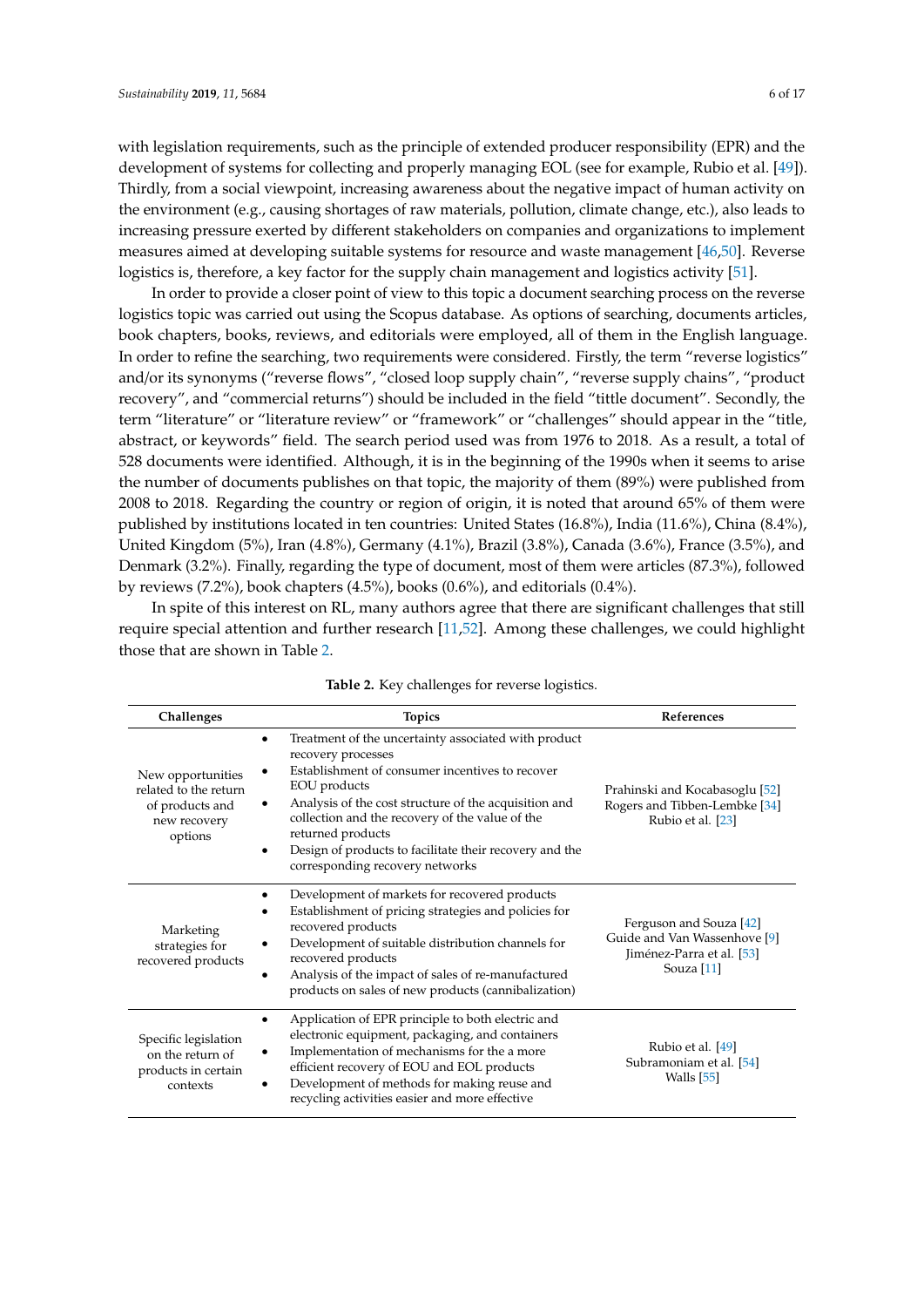#### *3.2. Urban Logistics*

According to the United Nations Organization [\[56\]](#page-14-19), 55% of the world's population lives in urban areas and it is estimated that this figure will reach 68% by 2050, for a total world population estimated around 7.75 billion people. Furthermore, it is necessary to highlight the existence of great disparity in urbanization levels by geographical area, with the regions of North America (82%), Latin America and the Caribbean (80%), and Europe (74%) being the most urbanized.

As the number of urban areas increases, this heightens certain economic and social problems caused by large population agglomerations, traffic congestion, and atmospheric pollution, which impacts on both the quality of life and health of the population and the efficiency of the logistic activities of companies [\[21,](#page-13-9)[57\]](#page-14-20). For instance, according to the European Environmental Agency (EEA) [\[58\]](#page-14-21), in 2016, the transport sector contributed 27% of total EU-28 greenhouse gas emissions, which represented a 26.1% higher relative to 1990. Similarly, the World Health Organization (WHO) is also warning about the ambient air pollution generated by transport in our cities. According to this entity, the transport sector is one of the main sources of air pollution, for which evidence on direct effects on mortality as well as on respiratory and cardiovascular disease is firmly established. Transport is a major source of emissions of urban air pollutants with 60% of cities in Europe exceeding WHO air quality guideline levels for particulate matter [\[59\]](#page-14-22).

Given this situation, it seems necessary to find a balance between the urbanization process and sustainable development, with special emphasis on city planning that promotes the economic and social development of cities whilst also searching for solutions to reduce the negative impact on the environment [\[60\]](#page-14-23). In this regard, both the public authorities and companies must be able to work together to achieve the aims pursued by both parties; that is, to improve the quality of life of the citizens through good mobility management and the suitable and efficient management of commercial activity [\[61\]](#page-15-0). Urban logistics can play a very important role in the search for that balance [\[21\]](#page-13-9).

Regarding this topic, a document searching process was also conducted. In this case, 136 documents were identified using the same database and the same options of searching as in the case of reverse logistics. The requirements taken into account to refine the searching were: (1) The term "urban logistics" and/or its synonyms ("city logistics", "last mile delivery", "urban freight", and "urban delivery") should be included in the field "tittle document", and (2) the term "literature" or "literature review" or "framework" or "challenges" should appear in the "title, abstract, or keywords" field. The search period used was from 1984 to 2018. Approximately, it was in 2011 where it could be observed an increasing tendency in the number of documents published on that topic. However, the majority of them (81%) were published in the period 2013–2018. With respect to the country or region of origin, it can be highlighted that almost 60% of them were published by institutions located in Italy (12.9%), United States (7.9%), United Kingdom (6.7%), France (6.2%), Netherlands (6.2%), Sweden (6.2%), Belgium (5.1%), Canada (3.9%), and Germany (3.9%). Regarding the type of document, around 83% were articles, followed by book chapters (9.6%), reviews (7.4%), and editorials (0.7%).

Nevertheless, in recent years, some papers providing a general overview of the current state of the research on urban logistics were published. In this sense, Crainic et al. [\[15\]](#page-13-3) provide a brief history of urban logistics, highlighting milestones and defining fundamental concepts such as consolidation (related to the activities developed at the city distribution centers, CDC) and coordination of operations developed by different stakeholders at different levels of participation and engagement. A systematic review of literature on urban logistics was carried out by Lagorio et al. [\[24\]](#page-13-12), who analyzed 104 papers published in 24 different journals in the period 2000–2013. As a main result of this review, three main areas of possible investigation for the next future were identified: (1) stakeholder engagement, (2) urban logistics ecosystem, and (3) common frameworks and data sharing platforms. According to Savelsbergh and Van Woensel [\[20\]](#page-13-8), the challenges of city logistics change continually, so a review and discussion of these challenges is provided, namely population growth and urbanization, e-commerce, sharing economy, speed in deliveries, climate change, and sustainability. Additionally, some opportunities for research are identified: network design, omni-channels logistics, delivery systems, stakeholder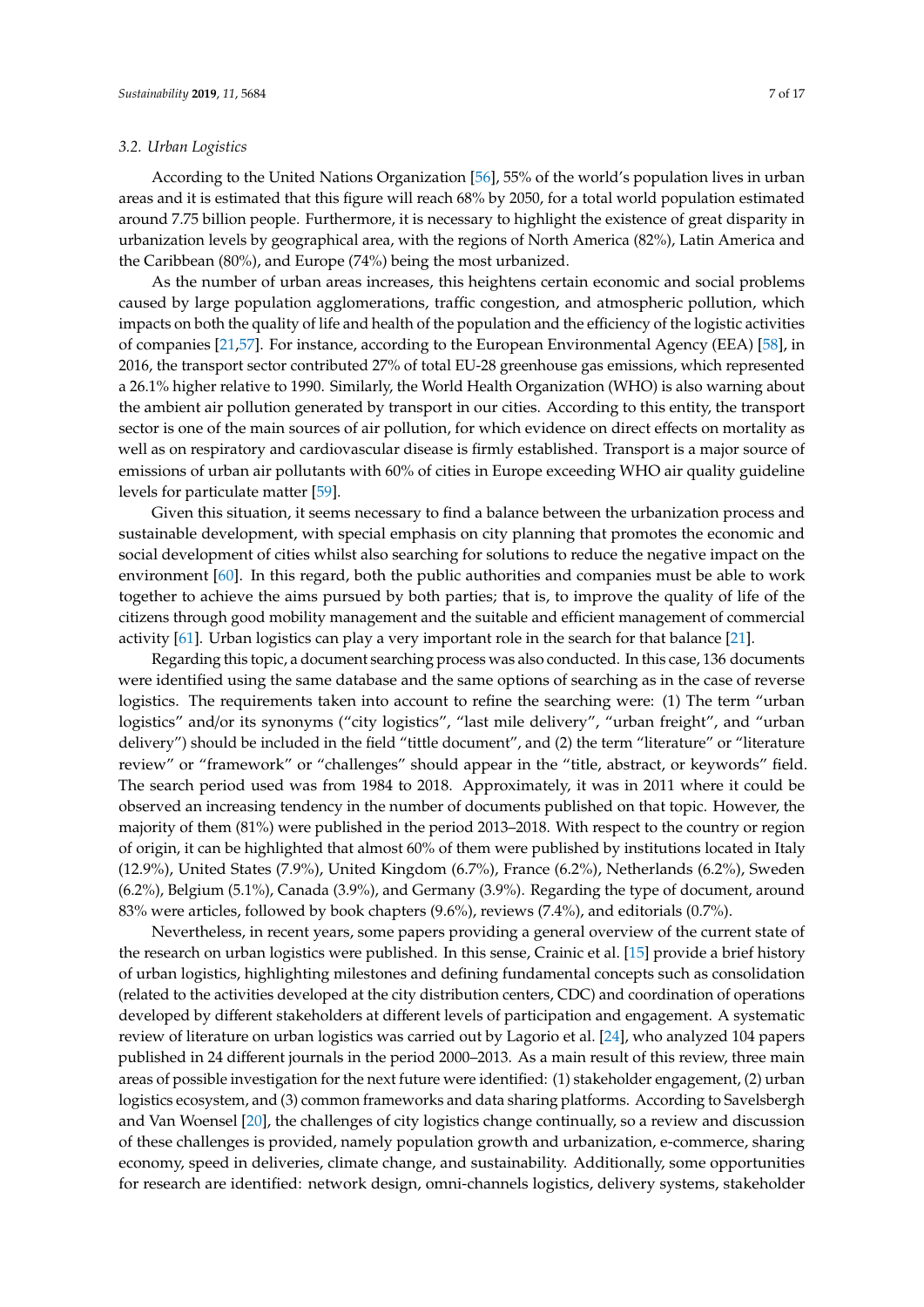cooperation, and sustainability. Finally, Rose et al. [\[62\]](#page-15-1) developed a systematic literature review, from different academic disciplines, highlighting the gaps regarding the defining features of urban logistics and proposing a framework of urban environmental factors affecting logistics operations. A remarkable contribution of this investigation is the definition of the concept of urban logistics in which an explicit mention to the existence of reverse flows occurring within urban systems is made. This way, according to Rose et al. [\[62\]](#page-15-1), urban logistics is defined as "that part of supply chain management that plans, implements, and controls the efficient, effective forward and reverse flow and storage of goods, services, and related information between the point of origin and point of consumption in order to meet customers' requirements, as influenced by complex interactions among densely populated social systems and associated infrastructure".

Recently, new trends in urban logistics have also been reported. For example, those related with the decentralization of logistics hubs and facilities (logistics sprawl) and its implications for land use planning, freight transport, and employment [\[63\]](#page-15-2). Another relevant issue is related to freight transport management and the role played by public authorities to improve freight transport activity in urban areas. Holguín-Veras et al. [\[64\]](#page-15-3) highlight the "tremendous need to conduct research that assess the effectiveness, advantages and disadvantages" of public policies on freight transport, and analyze different initiatives carried out in different countries regarding infrastructure, parking/loading areas, vehicle-related strategies, traffic management, as well as financial approaches, logistical management, and demand/land use management [\[65\]](#page-15-4). Certainly, the goal of the research and practice on urban logistics should be to achieve a city that is liveable and healthy for everyone; to create a human city, maybe not perfect or even smart, but warm and welcoming, where it is nice to live and visit [\[66\]](#page-15-5). Obviously, although these challenges deserve further discussion, they are beyond the limits of this research.

As stated before, other terms commonly used to refer to urban logistics are city logistics and urban freight transport. However, the latter, along with the logistics activities around it, has acquired special relevance in recent times due to the fact that it forms an essential part of the GDP in developed economies and has very important effects on all sorts of companies [\[24\]](#page-13-12).

Regardless of the term used to refer to urban logistics, the appropriate management of the logistics activity in cities may contribute to creating an urban freight transport system that is more efficient, safer, and more respectful of the environment and human health [\[21\]](#page-13-9). For years, this has been an issue of special interest both to researchers and to public authorities and companies [\[67](#page-15-6)[–69\]](#page-15-7). This interest has also increased recently due to several reasons [\[24\]](#page-13-12): the development of new forms of consumption (e.g., e-commerce); changes in consumer attitudes, tastes, and preferences (e.g., greater awareness about environmental issues); and the growing evolution of technology that allows for new ways of supplying goods (e.g., the use of drones or electronic vehicles with greater autonomy). Table [3](#page-8-0) summarizes different challenges existing in the field of urban logistics.

| Challenges                                | <b>Topics</b>                                                                                                                                                                                                                                                                                         | <b>References</b>                                                                                                                   |
|-------------------------------------------|-------------------------------------------------------------------------------------------------------------------------------------------------------------------------------------------------------------------------------------------------------------------------------------------------------|-------------------------------------------------------------------------------------------------------------------------------------|
| Long-term planning of<br>cities           | Promotion and development of logistics in town<br>$\bullet$<br>planning processes following a systematic or<br>holistic approach<br>Network design<br>$\bullet$                                                                                                                                       | European Commission [60]<br>Lagorio et al. [24]<br>Rose et al. [62]<br>Savelsbergh and Van Woensel [20]                             |
| Stakeholder management<br>and cooperation | Inclusion of all stakeholders (companies, public<br>$\bullet$<br>authorities, consumers, etc.) in urban logistics<br>projects, making them part of the<br>decision-making process<br>Interactions between logistics networks,<br>community social networks, and governance<br>networks in urban areas | Aditiandra and Zunder [70]<br>Clott and Hartman [71]<br>Lagorio et al. [24]<br>Rose et al. [62]<br>Savelsbergh and Van Woensel [20] |

|  |  | Table 3. Key challenges for urban logistics. |  |  |  |
|--|--|----------------------------------------------|--|--|--|
|--|--|----------------------------------------------|--|--|--|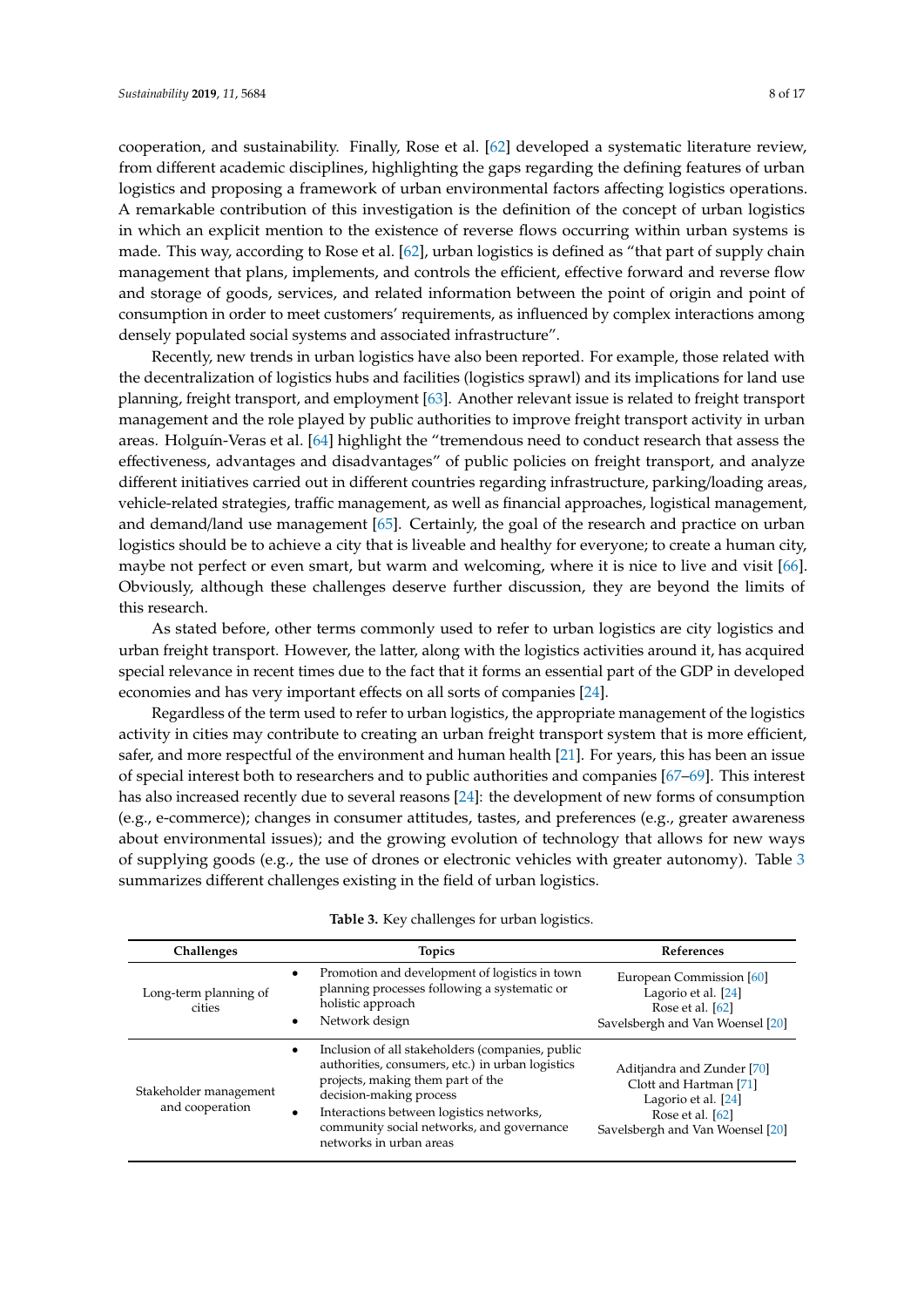<span id="page-8-0"></span>

| Challenges                                         | <b>Topics</b>                                                                                                                                                                                                                                                                                                                                                                                                                                                                                                                         | References                                                                                                                                                              |
|----------------------------------------------------|---------------------------------------------------------------------------------------------------------------------------------------------------------------------------------------------------------------------------------------------------------------------------------------------------------------------------------------------------------------------------------------------------------------------------------------------------------------------------------------------------------------------------------------|-------------------------------------------------------------------------------------------------------------------------------------------------------------------------|
| Improvement of data and<br>information management  | Transparency and information availability (type,<br>$\bullet$<br>quantity and variety of goods, distribution<br>companies, time windows, etc.)<br>Application of new technologies to obtain<br>real-time information on urban freight transport<br>(restrictions on noise, emissions or dimensions<br>of the vehicle, traffic conditions, etc.)<br>Development of collaborative or common data<br>٠<br>exchange platforms to improve information and<br>its availability                                                              | <b>ALICE/ERTRAC [18]</b><br>Castrellón-Torres et al. [72]<br>European Commission [60]<br>Lagorio et al. [24]<br>Merchán et al. [73]<br>Savelsbergh and Van Woensel [20] |
| Research on efficiency,<br>reliability, and safety | Energy efficiency, improvement of air quality,<br>and reduction of noise pollution. Negative<br>externalities management<br>Improvement of customer satisfaction through<br>٠<br>the timely supply of products and improvement<br>of the reliability of the urban logistics system<br>Increasing safety and protection for both people<br>and goods<br>Use of environmentally friendly vehicles and<br>$\bullet$<br>the integration of forward and reverse<br>deliveries to further reduce freight movements<br>and related emissions | <b>ALICE/ERTRAC [18]</b><br>European Commission [60]<br>Savelsbergh and Van Woensel [20]                                                                                |
| New business models<br>and services                | E-commerce management, which requires more<br>٠<br>freight movements forward and reverse<br>activities (commercial returns) and the<br>integration of both flows<br>Sharing economy, in terms of collaborative<br>consumption and collaborative business, by<br>sharing assets and capacities, data,<br>and platforms                                                                                                                                                                                                                 | Lagorio et al. [24]<br>Savelsbergh and Van Woensel [20]<br>Abraham et al. [74]                                                                                          |

**Table 3.** *Cont*.

## **4. Areas of Collaboration Between Reverse Logistics and Urban Logistics**

Despite the wide range of problems and challenges faced by reverse logistics, so far urban logistics has not been one of them [\[14\]](#page-13-2). However, some very interesting connections can be observed between these two logistics areas (Figure [2\)](#page-9-0). These links deserve special attention, because they can be considered as the basis for collaboration between both areas. Specifically, it is worth highlighting the importance of reverse logistics in urban contexts in terms of both urban waste management and the management of commercial returns [\[18](#page-13-6)[,60\]](#page-14-23), so these topics will be discussed as follows.

Obviously, other topics can be also considered to make a link between UL and RL. For example, regarding public infrastructures, some examples can be mentioned such as the development and promotion of urban consolidation centers, and the use of alternative transport modes like tram and underground. Stakeholder engagement is another key issue that can be utilized to further research on the management of supply uncertainty in RL networks, for example, on how to increase waste collection rates. Land use management is also a relevant topic in UL with potential extensions to RL in issues such as the use of mini-warehouses or parcel lockers for commercial returns. A tricky situation on this regard may be the difficulty to generalize such solutions to any city, because the relevance of these impacts varies per city area and the associated scale, with differences between large conurbations and small- or medium-sized cities [\[70\]](#page-15-8).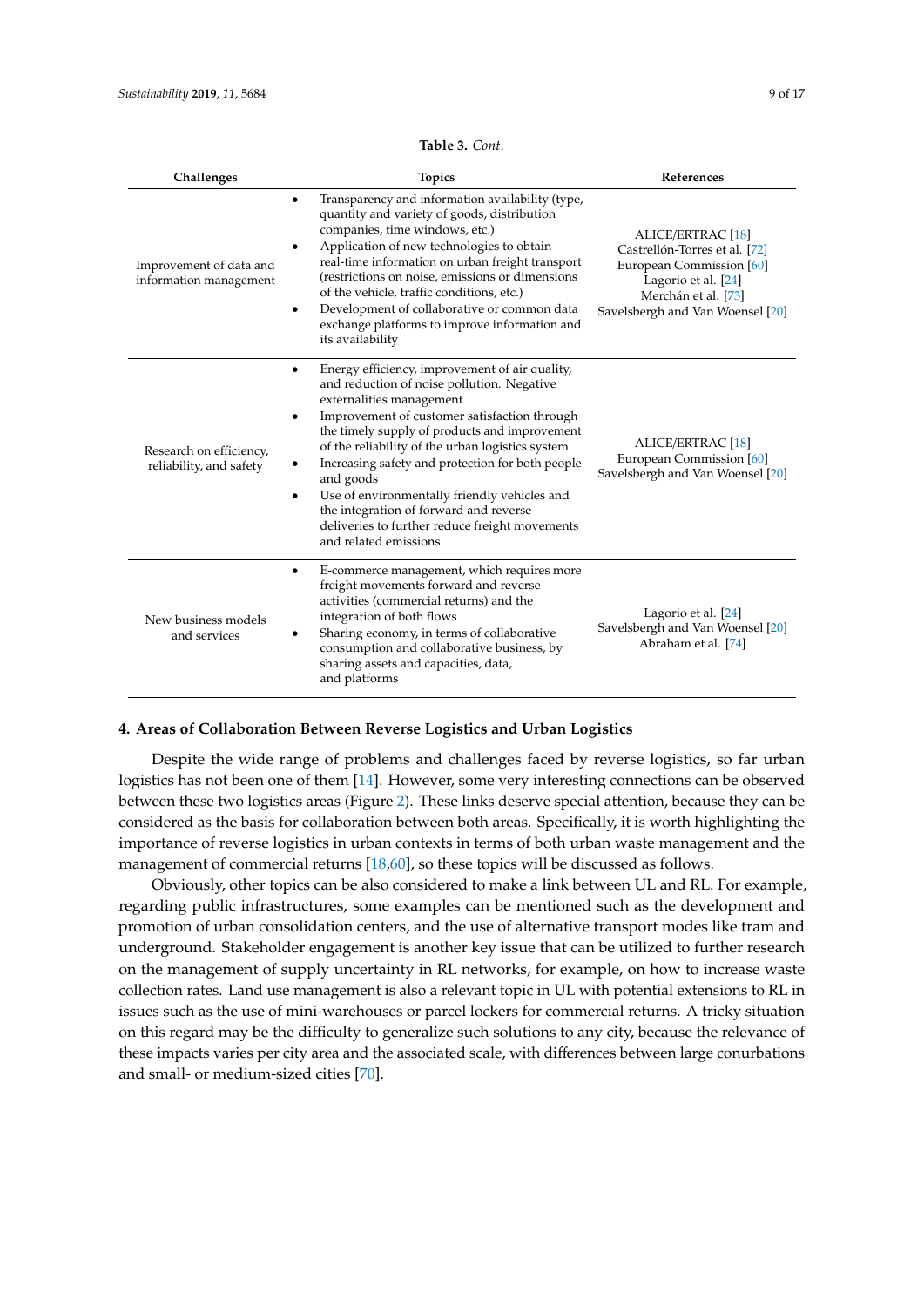<span id="page-9-0"></span>**REVERSE LOGISTICS CHALLENGES** 

New opportunities for products return

New recovery options

Marketing strategies EOL/EOU

products

Legislation



Efficiency, reliability and safety 4

Data & information systems

New business models and services



**OPPORTUNITIES FOR COLLABORATION** 

**URBAN WASTE MANAGEMENT COMMERCIAL RETURNS MANAGEMENT** 

#### $\overline{\mathcal{O}}$ *4.1. Urban Waste Management*

Reverse logistics literature analyzes this topic in an extensive way. According to Agrawal et al. [\[2\]](#page-12-1), research on reverse logistics network from a secondary market perspective was the most prolific topic in the period 1986–2015, which includes issues mainly related to the design of networks for recycling, reuse, and remanufacturing, and the collection planning.

Network design is an aspect of particular complexity in reverse logistics because of the supply uncertainty, in terms of quantity, quality and timing of product returns, the degree of centralization of testing and sorting, and the interrelation between forward and reverse flows [\[32\]](#page-13-23). In this vein, Bing et al. [\[75\]](#page-15-13) describe the key issues addressed in network designing of waste recycling literature, such as: (1) channel choice (curb-side or drop-off collection), (2) network structure, (3) capacity design of waste, (6) multi-modality strategy, and (7) balance emission and economic concerns. of facilities, (4) location of recovery facility and transportation links, (5) handle different composition

re-manufacturing or reuse is also a complex task that requires careful planning in relation to their re manufacturing or rease is also a complex task that requires careful planning in relation to their collection, so that it is possible to recover most of the value that they still possess. For example, when recovering domestic used products for recycling, the choice of collection channel and the technology recovering admestic asea products for recycling, the choice or concellent entanter and the technology used depend, among other factors, on where that separation stage takes place; that is, in the consumer's ased depend, among other factors, on where that separation stage takes place, that is, in the constanter is<br>own home or alternatively in specialized separation centers [\[76\]](#page-15-14). Moreover, urban waste management includes not only domestic waste but also industrial and commercial waste, which require various includes not only domestic waste but also industrial and commercial waste, which require various forms of collection and treatment, which differ from those usually applied to domestic waste [\[77\]](#page-15-15). For example, industrial waste can be bulkier; be generated with a different frequency; require the use of special systems for its collection (specific containers and different modes of transport); and require the use of certain safety measures, as is the case for hazardous waste (for example, toxic waste and the use of certain safety measures, as is the case for hazardous waste (for example, toxic waste and composition of waster of wastercomposition of the case for interactions waster (7) balance emission and environment infectious material). Regarding waste collection activities, Bing et al. [\[76\]](#page-15-14) also describe several issues analyzed in the reverse logistics literature, namely: (1) number of waste stream collected, (2) collection to the interlation of the collection of the collection of the collection of the collection of the collection of th frequencies, (3) dynamic routing and scheduling, (4) multi-compartment vehicle, (5) vehicle capacity,<br>(6)  $\frac{1}{2}$  (8)  $\frac{1}{2}$  (8)  $\frac{1}{2}$  (8)  $\frac{1}{2}$  (8)  $\frac{1}{2}$  (8)  $\frac{1}{2}$ (6) road condition, (7) number of depots, (8) differentiated municipal waste tax, and (9) balance emission  $\frac{1}{2}$ Collection and management of products and materials (EOU and EOL) through their recycling, and economic and social concerns.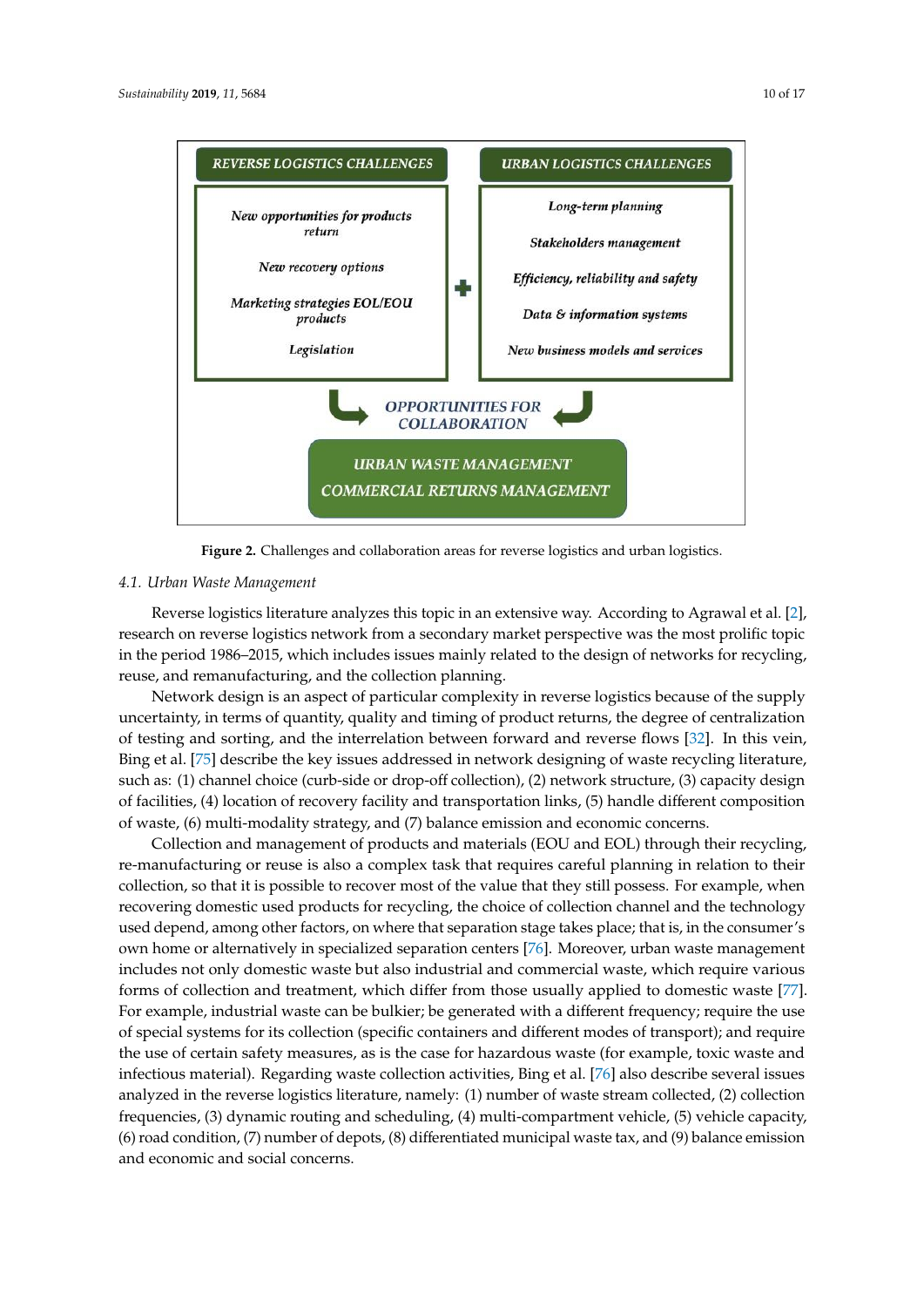As pointed out above, an important aspect to consider with regard to the collection and treatment of urban waste is the supply uncertainty. Unlike forward logistics where the uncertainty is mainly related with the demand of products, in reverse logistics, the uncertainty comes from the supply side, in terms of the number of products to recover (quantitative uncertainty), their quality (qualitative uncertainty), and the time of their recovery (time uncertainty) [\[78\]](#page-15-16). This supply uncertainty largely determines the effectiveness of the reverse logistics network. Therefore, the stage at which this return process (product collection) begins is considered an essential element to be carefully considered when designing these logistical networks [\[41](#page-14-4)[,79\]](#page-15-17). It should be noted that although aspects relating to the acquisition and collection of products entering the reverse logistics system have traditionally been analyzed, this continues to be a completely unresolved issue [\[78\]](#page-15-16). This problem is intensified in the case of cities as, because of the high level of people agglomeration, they become critical areas for the collection of waste, materials, and products (EOU and EOL).

In this context, the effectiveness of urban logistics and, therefore, the corresponding reverse logistics operations are conditioned by aspects relating to the type of city, its radial structure, the high concentration of commercial, and leisure and restaurant areas, as well as by the different objectives and interests of the main stakeholders, namely companies, residents, consumers, local authorities, etc. [\[80\]](#page-15-18). The local authorities, as well as other public institutions, tend to be legally responsible for managing municipal waste and, consequently, planning its sustainable collection and transportation. However, there is a growing trend for these institutions to outsource waste management to private companies [\[81\]](#page-15-19).

#### *4.2. Management of Commercial Returns*

Commercial returns and refunds normally occur because the product purchased by the consumers does not meet their needs, has not been delivered in the right conditions, or does not meet their expectations. Due to this, a product return process, from the consumer to the manufacturer, must be created. This type of process has become very important in recent years, especially due to the appearance and development of (1) new business models based around the Internet (e-commerce), (2) new sales conditions (extension of product trial periods, elimination/reduction of shipping costs, product returns at no additional cost, etc.), and (3) new payment methods (via mobile, PayPal, virtual wallet, etc.).

It is suggested that the trend for this type of return is increasing [\[82\]](#page-15-20). This logistics of returns is considered to be unwilling logistics [\[34\]](#page-13-20) because it assumes that the effective sale of the product has not taken place, implying the consequent loss of its value, becoming a real problem for many companies [\[83\]](#page-15-21). This is especially true for those companies that do not have a large logistics budget and operate in countries where the volume of returns is considerable, as is the case for the U.S. where approximately 8% to 10% of all products are returned, this figure increasing to 30% in the case of products purchased online [\[84\]](#page-16-0). Product returns are a major challenge for retailers, who must balance returns management with customer satisfaction [\[85\]](#page-16-1). In addition, e-commerce has even increased the relevance of commercial returns policy for online retailers, who acknowledge returns management as an integral part of their service offering [\[85\]](#page-16-1). Some studies [\[86\]](#page-16-2) indicate that at least 15% of e-commerce sales end up as returns compared with an estimated 8% of purchases made at brick-and-mortar stores. Even more, in certain periods such as Christmas, Black Friday, or Cyber Week the amount of online purchases expected to be returned can be above 45% [\[87\]](#page-16-3). Therefore, it seems necessary for companies to include this type of process within their logistics planning given that, in many cases, and especially for online purchases, it may determine the individual's purchasing decision [\[88\]](#page-16-4). A recent research on this regard [\[85\]](#page-16-1) describes the progress made by research and leading companies in the development of effective programs as well as the challenges that remain.

This increase in commercial returns evidently involves a greater flow of products from the consumer to the manufacturer that need to be managed, transported, and delivered, which represents an increase in the complexity of the system and a greater negative impact on traffic, urban mobility and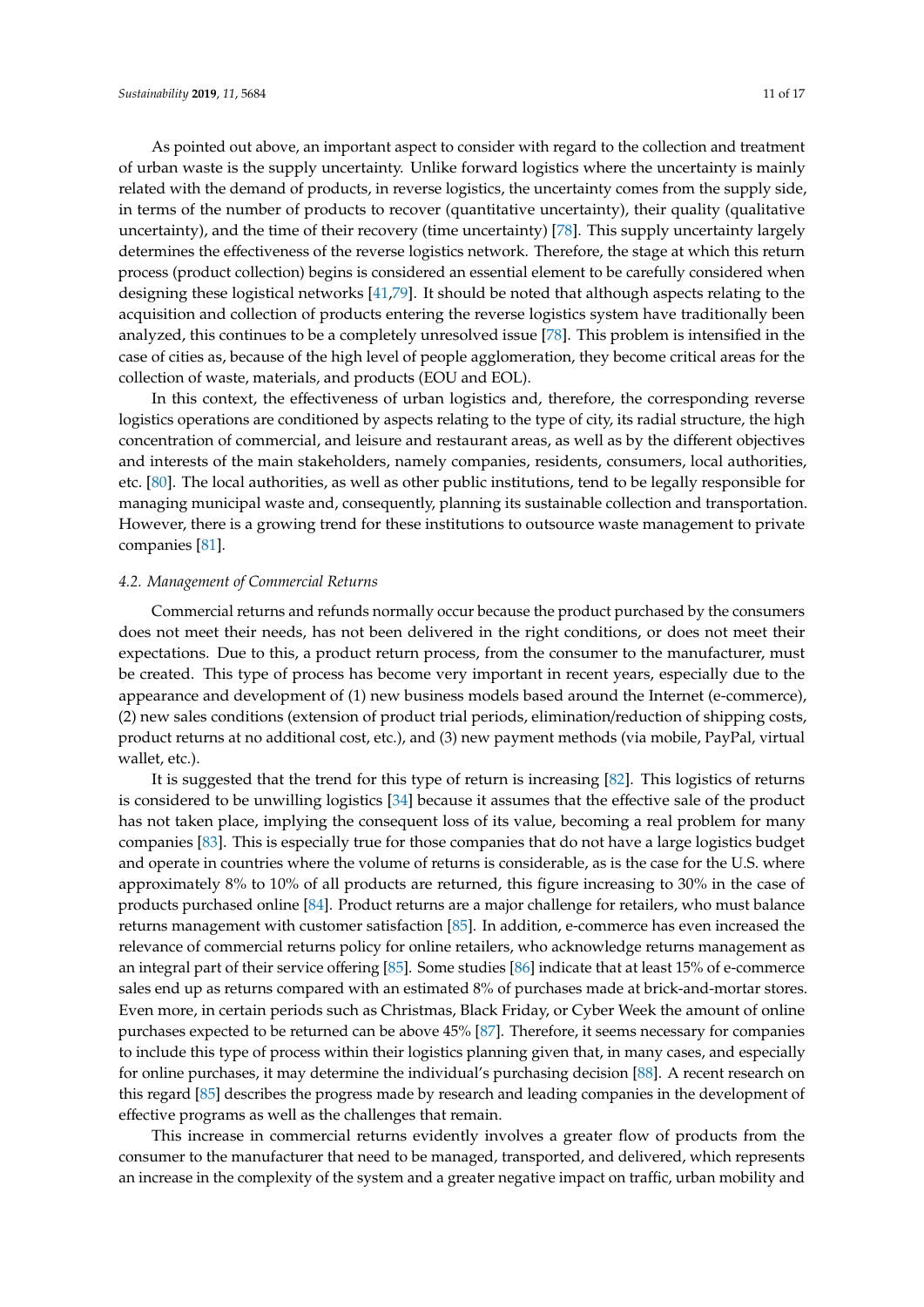the environment. Returns may be transported some 1000 km round trip from customer to the logistics centre [\[87\]](#page-16-3), so new strategies are being considering, such as the use of decentralized warehouses with high-speed fulfillment. Hence the importance of achieving the greater integration of these direct and reverse flows to increase the overall efficiency of logistics activity [\[18\]](#page-13-6). In this sense, retailers can increase return management effectiveness by cooperating with third-party providers [\[85\]](#page-16-1) and using technology [\[89\]](#page-16-5). Actually, many companies are already working on improving their product return service in order to be more efficient, making use of the new technologies [\[90\]](#page-16-6). However, it seems that there is still a long way to go in this regard [\[84\]](#page-16-0).

# **5. Conclusions**

This work is an attempt to identify a link and describe some commonalities between two very important areas of logistics activity: reverse logistics and urban logistics. Despite the growing interest shown in both disciplines and their relevance for companies and consumers, reverse logistics and urban logistics are two concepts that are still somewhat unknown and, above all, treated as being relatively separated. This is why this work gives some background on them through a brief description of the current state-of-the-art, in order to identify the different challenges to be faced by both disciplines in the near future, both separately and together. This emphasizes the main opportunities for collaboration between reverse logistics and urban logistics. The main conclusions obtained from this work are as follows.

Firstly, despite the wide range of reverse logistics issues analyzed in recent years and the growing interest that this subject has aroused, there are still significant challenges requiring further work, such as: the analysis of new opportunities related to product returns and different recovery options; the development and implementation of specific strategies for selling recovered products; and the study and development of more specific legislation to be applied to product returns.

Secondly, we highlighted the importance of proper logistics management in urban areas and the existence of certain key aspects that must be addressed in the near future, such as, for example: logistics planning in cities; collaboration between the different stakeholders; the development of new collaborative ways of exchanging data and information; and the development of research areas related to, for example, energy efficiency, reducing noise and atmospheric pollution, and increasing the safety and protection of people and goods, among others.

Thirdly, we identified the aspects where the two disciplines converge and that may represent opportunities for collaboration. All of this was carried out with the aim of contributing to the search for measures to resolve logistics activity problems seen in our cities. Among the main challenges to be jointly addressed by the two disciplines are those relating to: the proper treatment and management of urban waste; the recovery and management of materials and products (EOU and EOL); and the efficient management of commercial refunds and returns.

Certainly, other key issues of UL, such as land use, city typology, infrastructures, and stakeholder engagement should be further analyzed in order to keep advancing in the description of links between both RL and UL. Actually, land use and city characteristics significantly influence the performance of urban freight [\[70\]](#page-15-8), which can be utilized in the decision-making process for waste management [\[91\]](#page-16-7). For example, regarding public infrastructures, some examples can be mentioned such as the development and promotion of urban consolidation centers, and the use of alternative transport modes like tram and underground for freight transport and waste management [\[92,](#page-16-8)[93\]](#page-16-9). Stakeholder engagement is another key issue that can be utilized to further research on the management of supply uncertainty in RL networks, for example, on how to increase waste collection rates [\[30,](#page-13-18)[94\]](#page-16-10). Land use management is also a significant topic in UL with potential extensions to RL in issues such as the use of mini-warehouses or parcel lockers for commercial returns [\[28,](#page-13-16)[85\]](#page-16-1). A tricky situation on this regard may be the difficulty to generalize such solutions to any city, because the relevance of these impacts varies per city area and the associated scale, with differences between large conurbations and small- or medium-sized cities [\[70\]](#page-15-8). Similarly, regarding the role of end users in the logistics flow, some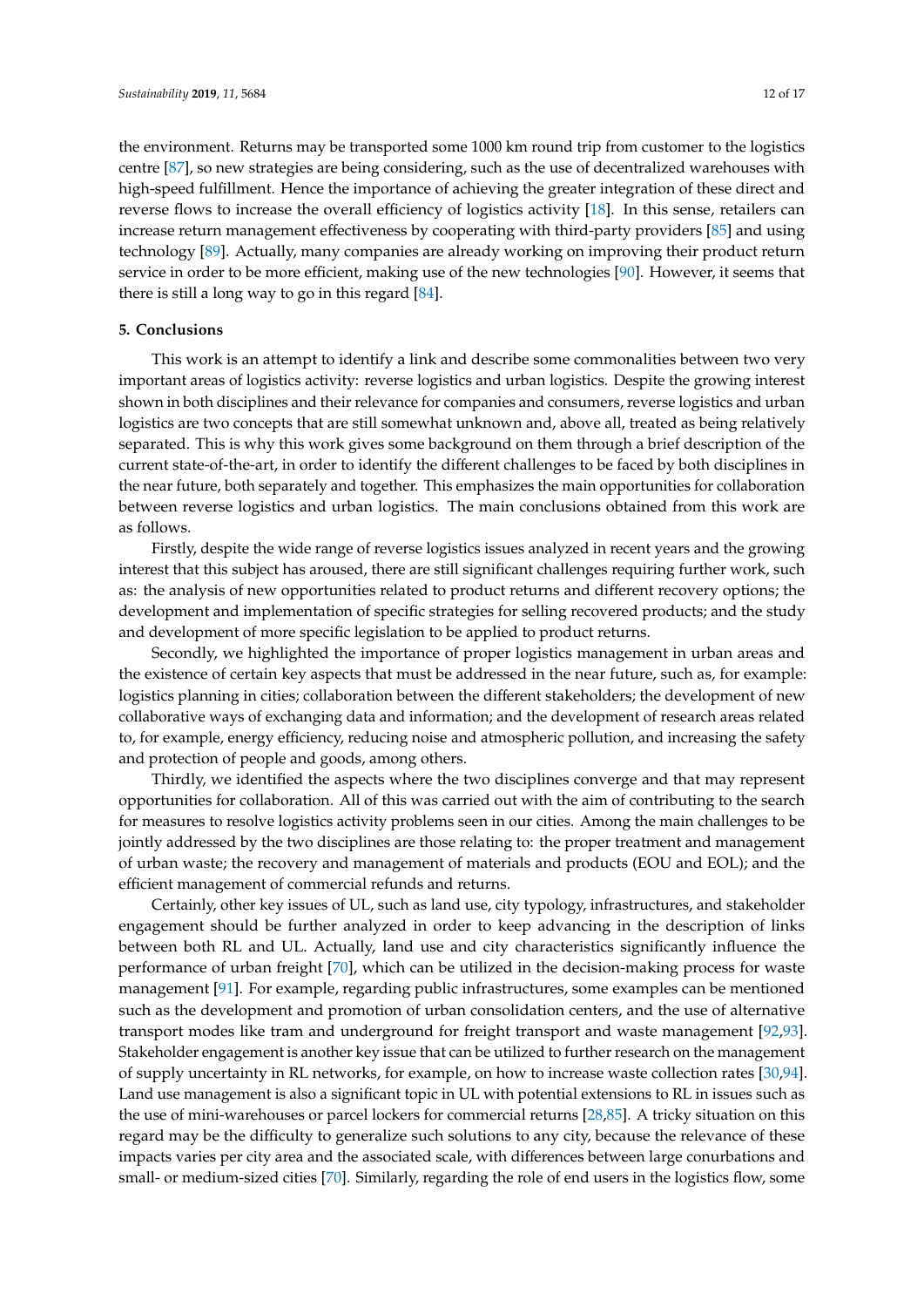innovative approaches in urban areas were devised [\[95\]](#page-16-11), which also might be further analyzed in the context of RL as a way of stakeholder engagement for successful commercial returns.

Urban areas are a challenge for logistics. It is often difficult to provide effective solutions to logistics problems in cities, and not only because of logistical reasons. Obsolete municipal regulations, the absence of effective mechanisms in the event of non-compliance, improperly planned policies, and user behavior also have an influence on it [\[80\]](#page-15-18). Nevertheless, there exist clear commonalities between urban logistics and reverse logistics, not only from a research perspective but also from a business management point of view, which can foster the collaboration between them to face the challenges of the cities in a near future.

**Author Contributions:** S.R. contributed as coordinator of the activities, designed the research, and elaborated the conclusions section. B.J.-P. reviewed the literature on reverse logistics and urban logistics A.C.-M. and F.J.M. developed the discussion about opportunities for collaboration between both logistics areas. The paper was written together by all the authors.

**Funding:** This research was partially supported by the project "Promoting Sustainable Freight Transport in Urban Contexts: Policy and Decision-Making Approaches (ProSFeT)", funded by the H2020-MSCA-RISE-2016 program, grant number 734909, and by the Ministerio de Economía y Competitividad and FEDER, grant numbers DPI2015-67740-P and ECO2015-63880-R.

**Acknowledgments:** The authors are thankful to three anonymous reviewers for their detailed comments and suggestions. S.R. acknowledges the financial support provided by the project "Promoting Sustainable Freight Transport in Urban Contexts: Policy and Decision-Making Approaches (ProSFeT)", funded by the H2020-MSCA-RISE-2016 program (Grant Number: 734909). S.R. acknowledges the financial support from Ministerio de Economía y Competitividad and FEDER under the CIMADISC project DPI2015-67740-P (MINECO/FEDER). B.J.-P. acknowledges the financial support from Ministerio de Economía y Competitividad under the project ECO2015-63880-R.

**Conflicts of Interest:** The authors declare no conflict of interest. The founding sponsors had no role in the design of the study; in the collection, analyses, or interpretation of data; in the writing of the manuscript, and in the decision to publish the results.

## **References**

- <span id="page-12-0"></span>1. Flapper, S.D.P.; Van Nunen, J.A.E.E.; Van Wassenhove, L.N. Introduction. In *Managing Closed-Loop Supply Chains*; Flapper, S.D.P., Van Nunen, J.A.E.E., Van Wassenhove, L.N., Eds.; Springer: Berlin, Germany, 2005; pp. 3–18. ISBN 978-3-540-27251-9.
- <span id="page-12-1"></span>2. Agrawal, S.; Singh, R.K.; Murtaza, Q. A literature review and perspectives in reverse logistics. *Resour. Conserv. Recycl.* **2015**, *97*, 76–92. [\[CrossRef\]](http://dx.doi.org/10.1016/j.resconrec.2015.02.009)
- 3. Flapper, S.D.P.; Gayon, J.P.; Vercraene, S. Control of a production-inventory system with returns under imperfect advance return information. *Eur. J. Oper. Res.* **2012**, *218*, 392–400. [\[CrossRef\]](http://dx.doi.org/10.1016/j.ejor.2011.10.051)
- <span id="page-12-7"></span>4. Govindan, K.; Soleimani, H.; Kannan, D. Reverse logistics and closed-loop supply chain: A comprehensive review to explore the future. *Eur. J. Oper. Res.* **2015**, *240*, 603–626. [\[CrossRef\]](http://dx.doi.org/10.1016/j.ejor.2014.07.012)
- 5. Govindan, K.; Bouzon, M. From literature review to a multi-perspective framework for reverse logistics barriers and drivers. *J. Clean. Prod.* **2018**, *187*, 318–337. [\[CrossRef\]](http://dx.doi.org/10.1016/j.jclepro.2018.03.040)
- <span id="page-12-2"></span>6. Nikolaou, I.E.; Evangelinos, K.I.; Allan, S. A reverse logistics social responsibility evaluation framework based on a triple bottom line approach. *J. Clean. Prod.* **2013**, *56*, 173–184. [\[CrossRef\]](http://dx.doi.org/10.1016/j.jclepro.2011.12.009)
- <span id="page-12-3"></span>7. Wang, J.J.; Chen, H.; Rogers, D.L.; Ellram, L.M.; Grawe, S.J. A bibliometric analysis of reverse logistics research (1992–2015) and apportunities for future research. *Int. J. Phys. Distrib. Logist. Manag.* **2017**, *47*, 666–687. [\[CrossRef\]](http://dx.doi.org/10.1108/IJPDLM-10-2016-0299)
- <span id="page-12-4"></span>8. Huscroft, J.R.; Hazen, B.T.; Hall, D.J.; Skipper, J.B.; Hanna, J.B. Reverse logistics: Past research, current management issues, and future directions. *Int. J. Logist. Manag.* **2013**, *24*, 304–327. [\[CrossRef\]](http://dx.doi.org/10.1108/IJLM-04-2012-0024)
- <span id="page-12-5"></span>9. Guide, V.D.R., Jr.; Van Wassenhove, L.N. The evolution of closed-loop supply chain research. *Oper. Res.* **2009**, *57*, 10–18. [\[CrossRef\]](http://dx.doi.org/10.1287/opre.1080.0628)
- <span id="page-12-6"></span>10. Hazen, B.T. Strategic reverse logistics disposition decisions: From theory to practice. *Int. J. Logist. Syst. Manag.* **2011**, *10*, 275–292. [\[CrossRef\]](http://dx.doi.org/10.1504/IJLSM.2011.043118)
- <span id="page-12-8"></span>11. Souza, G.C. Closed-loop supply chains: A critical review, and future research. *Decis. Sci.* **2013**, *44*, 7–38. [\[CrossRef\]](http://dx.doi.org/10.1111/j.1540-5915.2012.00394.x)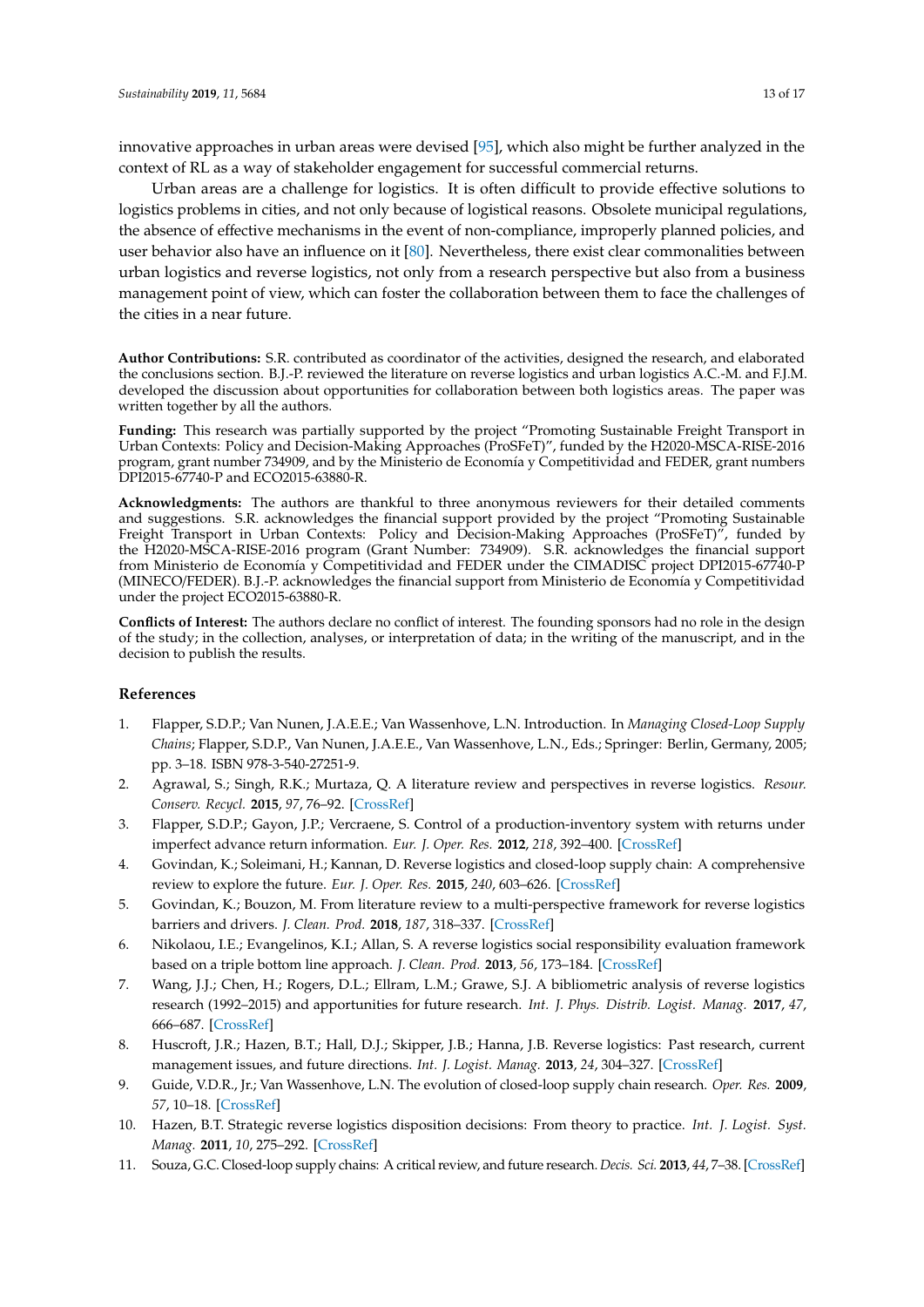- <span id="page-13-0"></span>12. Swanson, D.; Goel, L.; Francisco, K.; Stock, J. An analysis of supply chain management research by topic. *Supply Chain. Manag. Int. J.* **2018**, *23*, 100–116. [\[CrossRef\]](http://dx.doi.org/10.1108/SCM-05-2017-0166)
- <span id="page-13-1"></span>13. Reverse Logistics Association. Logistics Management. Shippers No Longer Reactive When It Comes to Reverse Logistics. Available online: https://www.logisticsmgmt.com/article/[shippers\\_no\\_longer\\_reactive\\_](https://www.logisticsmgmt.com/article/shippers_no_longer_reactive_when_it_comes_to_reverse_logistics) [when\\_it\\_comes\\_to\\_reverse\\_logistics](https://www.logisticsmgmt.com/article/shippers_no_longer_reactive_when_it_comes_to_reverse_logistics) (accessed on 10 July 2019).
- <span id="page-13-2"></span>14. Rubio, S.; Jiménez-Parra, B. La logística inversa en las ciudades del futuro. *Econ. Ind.* **2016**, *400*, 69–76.
- <span id="page-13-3"></span>15. Crainic, T.G.; Ricciardi, N.; Storchi, G. Models for evaluating and planning city logistics systems. *Transp. Sci.* **2009**, *43*, 432–454. [\[CrossRef\]](http://dx.doi.org/10.1287/trsc.1090.0279)
- <span id="page-13-4"></span>16. Zunder, T.H.; Aditjandra, P.; Zahurum, I.D.M.; Tumasz, M.R.; Carnaby, B. Urban freight distribution. In *Handbook on Transport and Urban Planning in the Developed World*; Bliemer, M.C.J., Mulley, C., Moutou, C.J., Eds.; Edward Elgar Publishing: Cheltenham, UK, 2016; pp. 106–129. ISBN 978-0-85793-725-4.
- <span id="page-13-5"></span>17. Giuliano, G.; Kang, S.; Yuang, Q. Using proxies to describe the metropolitan freight landscape. *Urban Stud.* **2018**, *55*, 1346–1363. [\[CrossRef\]](http://dx.doi.org/10.1177/0042098017691438)
- <span id="page-13-6"></span>18. ALICE/ERTRAC. *Urban Freight Research Roadmap*; Report from ALICE/ERTRAC Urban Mobility Working Group; ERTRAC: Bruselas, Belgium, 2015.
- <span id="page-13-7"></span>19. Meyer, A.; Meyer, D. *City Logistics Research. A Transatlantic Perspective*; Working Knowledge Rapporteurs: Washington, DC, USA, 2013.
- <span id="page-13-8"></span>20. Savelsbergh, M.; Van Woensel, T. City logistics: Challenges and opportunities. *Transp. Sci.* **2016**, *50*, 579–590. [\[CrossRef\]](http://dx.doi.org/10.1287/trsc.2016.0675)
- <span id="page-13-9"></span>21. Taniguchi, E.; Thompson, R.G.; Yamada, T. Recent trends and innovations in modelling city logistics. *Procedia Soc. Behav. Sci.* **2014**, *125*, 4–14. [\[CrossRef\]](http://dx.doi.org/10.1016/j.sbspro.2014.01.1451)
- <span id="page-13-10"></span>22. OECD. *Delivering Goods. 21st Century Challenges to Urban Goods Transport*; OECD: Paris, France, 2003.
- <span id="page-13-11"></span>23. Rubio, S.; Chamorro, A.; Miranda, F.J. Characteristics of the research on reverse logistics (1995–2005). *Int. J. Prod. Res.* **2008**, *46*, 1099–1120. [\[CrossRef\]](http://dx.doi.org/10.1080/00207540600943977)
- <span id="page-13-12"></span>24. Lagorio, A.; Pinto, R.; Golini, R. Research in urban logistics: A systematic literature review. *Int. J. Phys. Distrib. Logist. Manag.* **2016**, *46*, 908–931. [\[CrossRef\]](http://dx.doi.org/10.1108/IJPDLM-01-2016-0008)
- <span id="page-13-13"></span>25. Buhrkal, K.; Larsen, A.; Ropke, S. The waste collection vehicle routing problem with time windows in a city logistics context. *Procedia Soc. Behav. Sci.* **2012**, *39*, 241–254. [\[CrossRef\]](http://dx.doi.org/10.1016/j.sbspro.2012.03.105)
- <span id="page-13-14"></span>26. Soto, J.; Muñoz, J.C.; Giesen, R. How many urban recycling centers do we need and where? A continuum approximation approach. *Transp. Res. Procedia* **2016**, *12*, 851–860. [\[CrossRef\]](http://dx.doi.org/10.1016/j.trpro.2016.02.038)
- <span id="page-13-15"></span>27. Costa-Salas, Y.; Sarache, W.; Überwimmer, M. Fleet size optimization in the discarded tire collection process. *Res. Transp. Bus. Manag.* **2017**, *24*, 81–89. [\[CrossRef\]](http://dx.doi.org/10.1016/j.rtbm.2017.08.001)
- <span id="page-13-16"></span>28. Lemke, J.; Iwan, S.; Korczak, J. Usability of the parcel lockers from the customer perspective. The research in Polish cities. *Transp. Res. Procedia* **2016**, *16*, 272–287. [\[CrossRef\]](http://dx.doi.org/10.1016/j.trpro.2016.11.027)
- <span id="page-13-17"></span>29. Ndhaief, N.; Bistorin, O.; Rezg, N. A modelling approach for city locating logistic platforms based on combined forward and reverse flows. *IFAC PapersOnLine* **2017**, *50*, 11701–11706. [\[CrossRef\]](http://dx.doi.org/10.1016/j.ifacol.2017.08.1691)
- <span id="page-13-18"></span>30. Marcucci, E.; Gatta, V.; Le Pira, M. Gamification design to foster stakeholder engagement and behavior change: An application to urban freight transport. *Transp. Res. Part A Policy Pract.* **2018**, *118*, 119–132. [\[CrossRef\]](http://dx.doi.org/10.1016/j.tra.2018.08.028)
- <span id="page-13-19"></span>31. Carrasco, R.A. Management Model for Closed-Loop Supply Chains of Reusable Articles. Ph.D. Thesis, Universidad Politécnica de Madrid, Madrid, Spain, September 2010.
- <span id="page-13-23"></span>32. De Brito, M.P.; Dekker, R. A framework for reverse logistics. In *Reverse Logistics. Quantitative Models for Closed-Loop Supply Chains*; Dekker, R., Fleishchmann, M., Inderfurth, K., Van Wassenhove, L.N., Eds.; Springer-Verlag: Berlin, Germany, 2004; pp. 3–28. ISBN 978-3-540-24803-3.
- 33. Fernández, I. The concept of reverse logistics. A review of the literature. *Reverse Logist. Digit. Mag.* **2003**, *58*, 47–49.
- <span id="page-13-20"></span>34. Rogers, D.S.; Tibben-Lembke, R.S. *Going Backwards: Reverse Logistics Trends and Practices*, 1st ed.; Council of Reverse Logistics: Reno, NV, USA, 1999; pp. 1–280. ISBN 978-09-6746-190-8.
- <span id="page-13-21"></span>35. Rubio, S.; Jiménez-Parra, B. Reverse logistics: Concept, evolution and marketing challenges. In *Optimization and Decision Support Systems for Supply Chains*; Paula, B.-P.A., Corominas, A., Eds.; Springer: Dortmund, Germany, 2017; pp. 41–61. ISBN 978-3-319-42421-7.
- <span id="page-13-22"></span>36. Guiltinan, J.P.; Nwokoye, N.G. Reverse channels for recycling: An analysis for alternatives and public policy implications. In *New Marketing for Social and Economic Progress. Combined Proceedings*; Curhan, R.G., Ed.; American Marketing Association: Chicago, IL, USA, 1974.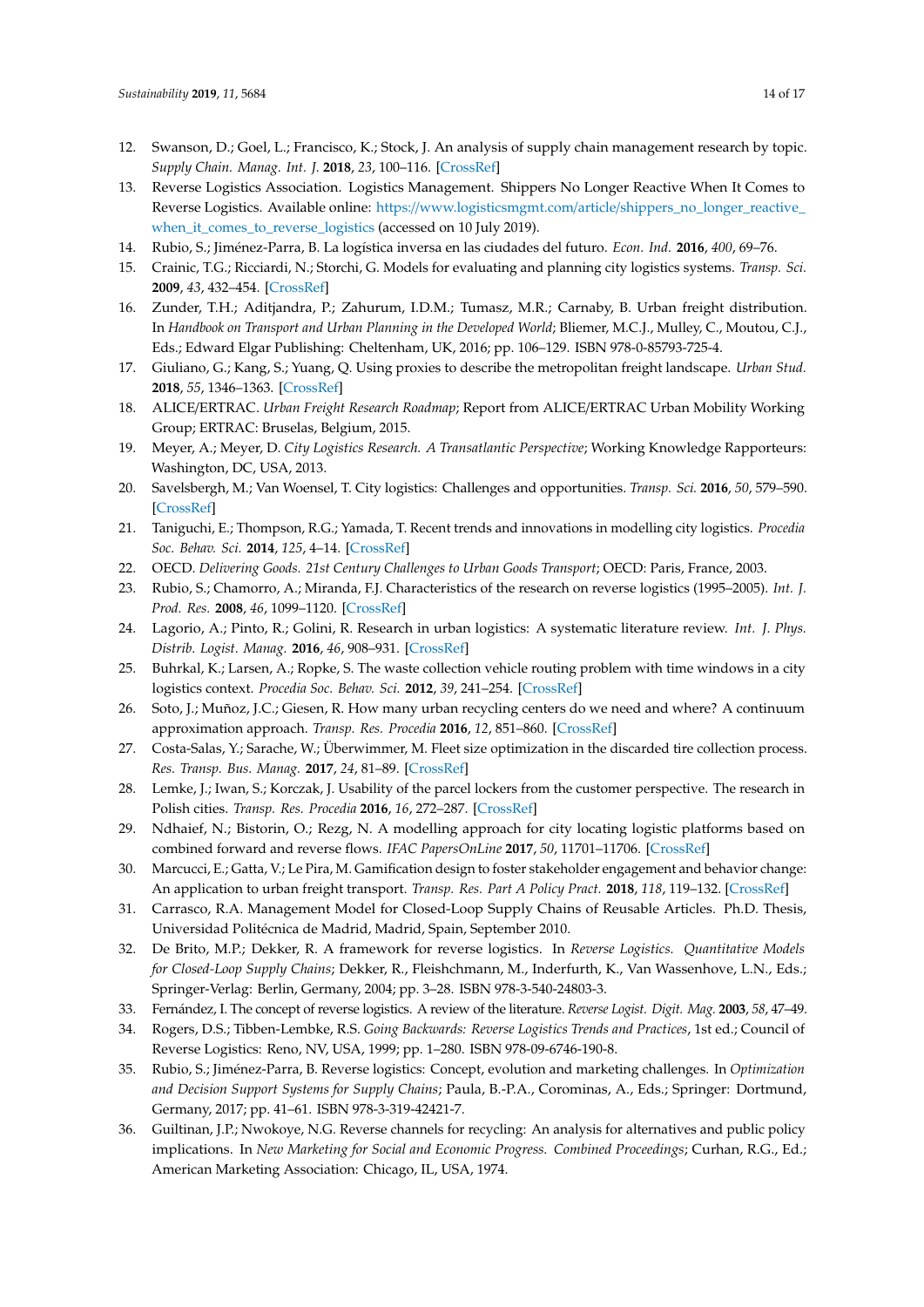- <span id="page-14-0"></span>37. Ginter, P.M.; Starling, J.M. Reverse distribution channels for recycling. *Calif. Manag. Rev.* **1978**, *20*, 72–81. [\[CrossRef\]](http://dx.doi.org/10.2307/41165284)
- <span id="page-14-1"></span>38. Pohlen, T.L.; Farris, M.T. Reverse logistics in plastic recycling. *Int. J. Phys. Distrib.* **1992**, *22*, 35–47. [\[CrossRef\]](http://dx.doi.org/10.1108/09600039210022051)
- <span id="page-14-2"></span>39. Stock, J.R. *Reverse Logistics*, 1st ed.; Council of Logistics Management: Oak Brook, IL, USA, 1992.
- <span id="page-14-3"></span>40. Kopicky, R.J.; Berg, M.J.; Legg, L.; Dasappa, V.; Maggioni, C. *Reuse and Recycling: Reverse Logistics Opportunities*, 1st ed.; Council of Logistics Management: Oak Brook, IL, USA, 1993; pp. 1–324. ISBN 978-99-9559-383-4.
- <span id="page-14-4"></span>41. Fleischmann, M.; Bloemhof-Ruwaard, J.M.; Dekker, R.; van der Laan, E.; van Nunen, J.A.E.E.; Van Wassenhove, L.N. Quantitative models for reverse logistics: A review. *Eur. J. Oper. Res.* **1997**, *103*, 1–17. [\[CrossRef\]](http://dx.doi.org/10.1016/S0377-2217(97)00230-0)
- <span id="page-14-5"></span>42. Ferguson, M.; Souza, G.C. *Closed-Loop Supply Chains: New Developments to Improve the Sustainability of Business Practices*, 1st ed.; CRC Press: Boca Ratón, FL, USA, 2010; pp. 1–257. ISBN 978-14-2009-525-8.
- <span id="page-14-6"></span>43. Agrawal, V.V.; Atasu, A.; van Ittersum, K. Remanufacturing, third-party competition, and consumers' perceived value of new products. *Manag. Sci.* **2015**, *61*, 60–72. [\[CrossRef\]](http://dx.doi.org/10.1287/mnsc.2014.2099)
- <span id="page-14-7"></span>44. Stindt, D.; Sahamie, R. Review of research on closed loop supply chain management in the process industry. *Flex. Serv. Manuf. J.* **2014**, *26*, 268–293. [\[CrossRef\]](http://dx.doi.org/10.1007/s10696-012-9137-4)
- <span id="page-14-8"></span>45. Corominas, A.; Mateo, M.; Ribas, I.; Rubio, S. Methodological elements of supply chain design. *Int. J. Prod. Res.* **2015**, *53*, 5017–5030. [\[CrossRef\]](http://dx.doi.org/10.1080/00207543.2015.1013641)
- <span id="page-14-9"></span>46. Subramoniam, R.; Huisingh, D.; Chinnam, R.B. Remanufacturing for the automotive aftermarket-strategic factors: Literature review and future research needs. *J. Clean. Prod.* **2009**, *17*, 1163–1174. [\[CrossRef\]](http://dx.doi.org/10.1016/j.jclepro.2009.03.004)
- <span id="page-14-10"></span>47. European Commission. *Circular Economy. Implementation of the Circular Economy Action Plan*; Report from the Commission to the European Parliament, the Council, the European Economic and Social Committee and the Committee of the Regions; European Commission: Brussels, Belgium, 2018.
- <span id="page-14-11"></span>48. Sinclair, A.J.; Fenton, R.W. Stewardship for packaging and packaging waste: Key policy elements for sustainability. *Can. Public Adm.* **1997**, *40*, 123–148. [\[CrossRef\]](http://dx.doi.org/10.1111/j.1754-7121.1997.tb01500.x)
- <span id="page-14-12"></span>49. Rubio, S.; Ramos, T.R.P.; Leitão, M.M.R.; Barbosa-Povoa, A.P. Effectiveness of extended producer responsibility policies implementation: The case of Portuguese and Spanish packaging waste systems. *J. Clean. Prod.* **2019**, *210*, 217–230. [\[CrossRef\]](http://dx.doi.org/10.1016/j.jclepro.2018.10.299)
- <span id="page-14-13"></span>50. Vicente-Molina, M.A.; Ruiz-Roqueñi, M. Factores determinantes de la integración de la variable medio ambiente en los planteamientos de la economía de la empresa y el marketing. *Cuad. Gest.* **2002**, *1*, 71–84.
- <span id="page-14-14"></span>51. Pokharel, S.; Mutha, A. Perspectives in reverse logistics: A review. *Resour. Conserv. Recycl.* **2009**, *53*, 175–182. [\[CrossRef\]](http://dx.doi.org/10.1016/j.resconrec.2008.11.006)
- <span id="page-14-15"></span>52. Prahinski, C.; Kocabasoglu, C. Empirical research opportunities in reverse supply chains. *Omega* **2006**, *34*, 519–532. [\[CrossRef\]](http://dx.doi.org/10.1016/j.omega.2005.01.003)
- <span id="page-14-16"></span>53. Jiménez-Parra, B.; Rubio, S.; Vicente-Molina, M.A. Key drivers in the behavior of potential consumers of remanufactured products: A study on laptops in Spain. *J. Clean. Prod.* **2014**, *85*, 488–495. [\[CrossRef\]](http://dx.doi.org/10.1016/j.jclepro.2014.05.047)
- <span id="page-14-17"></span>54. Subramoniam, R.; Huisingh, D.; Chinnam, R.B.; Subramoniam, S. Remanufacturing decision-making framework (RDMF): Research validation using the analytical hierarchical process. *J. Clean. Prod.* **2013**, *40*, 212–220. [\[CrossRef\]](http://dx.doi.org/10.1016/j.jclepro.2011.09.004)
- <span id="page-14-18"></span>55. Walls, M. *Extended Producer Responsibility and Product Design: Economic Theory and Selected Case Studies*; Disussion Paper 06–08; OECD: Washington, DC, USA, 2006.
- <span id="page-14-19"></span>56. United Nations. *Organization World Urbanization Prospects. The 2018 Revision (Key Facts)*; UN: New York, NY, USA, 2018.
- <span id="page-14-20"></span>57. Russo, F.; Comi, A. A classification of city logistics measures and connected impacts. *Procedia Soc. Behav. Sci.* **2010**, *2*, 6355–6365. [\[CrossRef\]](http://dx.doi.org/10.1016/j.sbspro.2010.04.044)
- <span id="page-14-21"></span>58. EEA. Progress of EU Transport Sector Towards Its Environment and Climate Objectives. Available online: https://[www.eea.europa.eu](https://www.eea.europa.eu/themes/transport/term/term-briefing-2018)/themes/transport/term/term-briefing-2018 (accessed on 20 June 2019).
- <span id="page-14-22"></span>59. WHO. *Making the (Transport, Health and Environment) Link*; Transport, Health and Environment Pan-European Programme and Sustainable Development Goals Report; WHO: Copenhagen, Denmark, 2018.
- <span id="page-14-23"></span>60. European Commission. *Together Towards Competitive and Resource-E*ffi*cient Urban Mobility. A Call to Action on Urban Logistics*; Report from the Commission to the European Parliament, the Council, the European Economic and Social Committee and the Committee of the Regions; European Commission: Brussels, Belgium, 2013.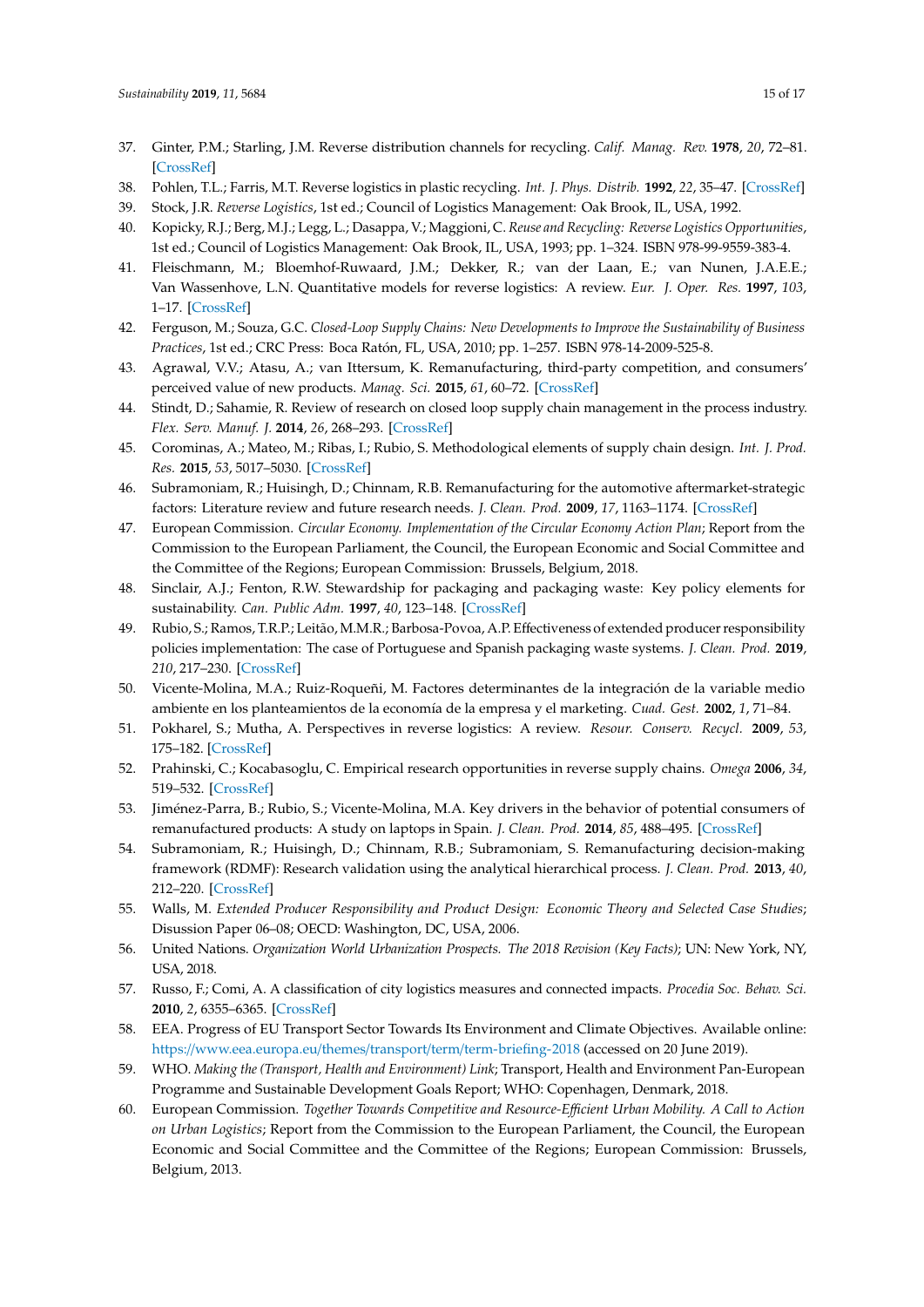- <span id="page-15-0"></span>61. Sanz, G.; Pastor, R. Metodología para la definición de un sistema logístico que trate de lograr una distribución urbana de mercancías eficiente. *Dir. Organ.* **2009**, *37*, 60–66.
- <span id="page-15-1"></span>62. Rose, W.J.; Bell, J.E.; Autry, C.W.; Cherry, C.R. Urban logistics: Establishing key concepts and building a conceptual framework for future research. *Transp. J.* **2017**, *56*, 357–394. [\[CrossRef\]](http://dx.doi.org/10.5325/transportationj.56.4.0357)
- <span id="page-15-2"></span>63. Dablanc, L.; Browne, M. Introduction to special section on logistics sprawl. *J. Transp. Geogr.* **2019**, in press. [\[CrossRef\]](http://dx.doi.org/10.1016/j.jtrangeo.2019.01.010)
- <span id="page-15-3"></span>64. Holguín-Veras, J.; Leal, J.A.; Sánchez-Díaz, I.; Browne, M.; Wojtowicz, J. State of the art and practice of urban freight management. Part I: Infrastructure, vehicle-related, and traffic operations. *Transp. Res. Part A Policy Pract.* **2019**, in press. [\[CrossRef\]](http://dx.doi.org/10.1016/j.tra.2018.10.037)
- <span id="page-15-4"></span>65. Holguín-Veras, J.; Leal, J.A.; Sánchez-Díaz, I.; Browne, M.; Wojtowicz, J. State of the art and practice of urban freight management. Part II: Financial approaches, logistics, and demand management. *Transp. Res. Part A Policy Pract.* **2018**, in press. [\[CrossRef\]](http://dx.doi.org/10.1016/j.tra.2018.10.036)
- <span id="page-15-5"></span>66. Macharis, C.; Keseru, I. Rethinking mobility for human city. *Transpor. Rev.* **2018**, *38*, 171–179. [\[CrossRef\]](http://dx.doi.org/10.1080/01441647.2018.1423612)
- <span id="page-15-6"></span>67. Arango, M.D.; Serna, C.A.; Álvarez, K.C. Collaborative autonomous systems in models of urban logistics. *DYNA* **2012**, *79*, 171–179.
- 68. Delaitre, L.; Molet, H.; Awasthi, A.; Breuil, D. Characterising urban freight solutions for medium sized cities. *Int. J. Serv. Sci.* **2009**, *2*, 281. [\[CrossRef\]](http://dx.doi.org/10.1504/IJSSCI.2009.026543)
- <span id="page-15-7"></span>69. Sicilia, J.A.; Larrode, E.; Royo, B.; Escuín, D. Sistema inteligente de planificación de rutas para la distribución de mercancías. *DYNA Ingeniería e Industria* **2013**, *88*, 414–423. [\[CrossRef\]](http://dx.doi.org/10.6036/5561)
- <span id="page-15-8"></span>70. Adtijandra, P.T.; Zunder, T.H. Developing a multi-dimensional policy parametric typology for city logistics. In *City Logistics 2: Modelling and Planning Initiatives*; Taniguchi, E., Thompson, R.G., Eds.; ISTE Ltd.: Washington, DC, USA; John Wiley & Sons, Inc.: Hoboken, NJ, USA, 2018; pp. 141–163. ISBN 978-1-119-49511-6.
- <span id="page-15-9"></span>71. Clott, C.; Hartman, B.C. Supply chain integration, landside operations and port accessibility in metropolitan Chicago. *J. Transp. Geogr.* **2016**, *51*, 130–139. [\[CrossRef\]](http://dx.doi.org/10.1016/j.jtrangeo.2015.12.005)
- <span id="page-15-10"></span>72. Castrellón-Torres, J.P.; Talero-Chaparro, J.S.; Manosalva-Barrera, N.E.; Torres-Acosta, J.H.; Adarme-Jaimes, W. Information technology in city logistics: A decision support system for off-hour delivery programs. In *Exploring Intelligent Decision Support Systems. Current State and New Trends. Studies in Computational Intelligence*; Valencia-García, R., Paredes-Valverde, M.A., Salas-Zárate, M.P., Alor-Hernández, G., Eds.; Springer International Publishing: Berlin, Germany, 2018; pp. 221–238. ISBN 978-3-319-74001-0.
- <span id="page-15-11"></span>73. Merchán, D.E.; Blanco, E.E.; Bateman, A.H. Urban metrics for urban logistics: Building an atlas for urban freight policy makers. In Proceedings of the Computers in Urban Planning and Urban Management (CUPUM 2015), Cambrige, MA, USA, 7–10 July 2015; pp. 1–15.
- <span id="page-15-12"></span>74. Abraham, J.; Lone, S.; Chen, J.; Koene, M. *Global Ecommerce Report 2017*; Ecommerce Foundation: Amsterdam, The Netherlands, 2017.
- <span id="page-15-13"></span>75. Bing, X.; Bloemhof, J.M.; Ramos, T.R.P.; Barbosa-Povoa, A.P.; Wong, C.Y.; van der Vorst, J.G.A.J. Research challenges in municipal solid waste logistics management. *Waste Manag.* **2016**, *48*, 584–592. [\[CrossRef\]](http://dx.doi.org/10.1016/j.wasman.2015.11.025) [\[PubMed\]](http://www.ncbi.nlm.nih.gov/pubmed/26704064)
- <span id="page-15-14"></span>76. Bing, X.; Bloemhof-Ruwaard, J.M.; van der Vorst, J.G.A.J. Sustainable reverse logistics network design for household plastic waste. *Flex. Serv. Manuf. J.* **2014**, *26*, 119–142. [\[CrossRef\]](http://dx.doi.org/10.1007/s10696-012-9149-0)
- <span id="page-15-15"></span>77. Beliën, J.; De Boeck, L.; Van Ackere, J. Municipal solid waste collection and management problems: A literature review. *Transp. Sci.* **2014**, *48*, 78–102. [\[CrossRef\]](http://dx.doi.org/10.1287/trsc.1120.0448)
- <span id="page-15-16"></span>78. Zikopoulos, C.; Tagaras, G. Reverse supply chains: Effects of collection network and returns classification on profitability. *Eur. J. Oper. Res.* **2015**, *246*, 435–449. [\[CrossRef\]](http://dx.doi.org/10.1016/j.ejor.2015.04.051)
- <span id="page-15-17"></span>79. Guide, V.; Daniel, R.; Van Wassenhove, L.N. *Business Aspects of Closed Loop Supply Chains*, 1st ed.; Carnegie Mellon University Press: Pittsburgh, PA, USA, 2003; pp. 1–381. ISBN 978-08-8748-402-5.
- <span id="page-15-18"></span>80. Muñuzuri, J.; Cortés, P.; Guadix, J.; Onieva, L. City logistics in Spain: Why it might never work. *Cities* **2012**, *29*, 133–141. [\[CrossRef\]](http://dx.doi.org/10.1016/j.cities.2011.03.004)
- <span id="page-15-19"></span>81. European Commission. *Study on Urban Freight Transport*; Final Report by MDS Transmodal Limited in association with CTL; European Commission: Brussels, Belgium, 2012.
- <span id="page-15-20"></span>82. Wall Street Journal. The Rampant Returns Plague E-Retailers. Available online: https://[www.wsj.com](https://www.wsj.com/articles/rampant-returns-plague-eretailers-1387752786)/ articles/[rampant-returns-plague-eretailers-1387752786](https://www.wsj.com/articles/rampant-returns-plague-eretailers-1387752786) (accessed on 5 November 2018).
- <span id="page-15-21"></span>83. Forbes. Is There a Real State Solution to E-Commerce's Returns Problem? Available online: https://[www.forbes.](https://www.forbes.com/sites/bisnow/2017/07/26/is-there-a-real-estate-solution-to-e-commerces-returns-problem/#4826fd806a7b) com/sites/bisnow/2017/07/26/[is-there-a-real-estate-solution-to-e-commerces-returns-problem](https://www.forbes.com/sites/bisnow/2017/07/26/is-there-a-real-estate-solution-to-e-commerces-returns-problem/#4826fd806a7b)/#4826fd806a7b (accessed on 5 November 2018).